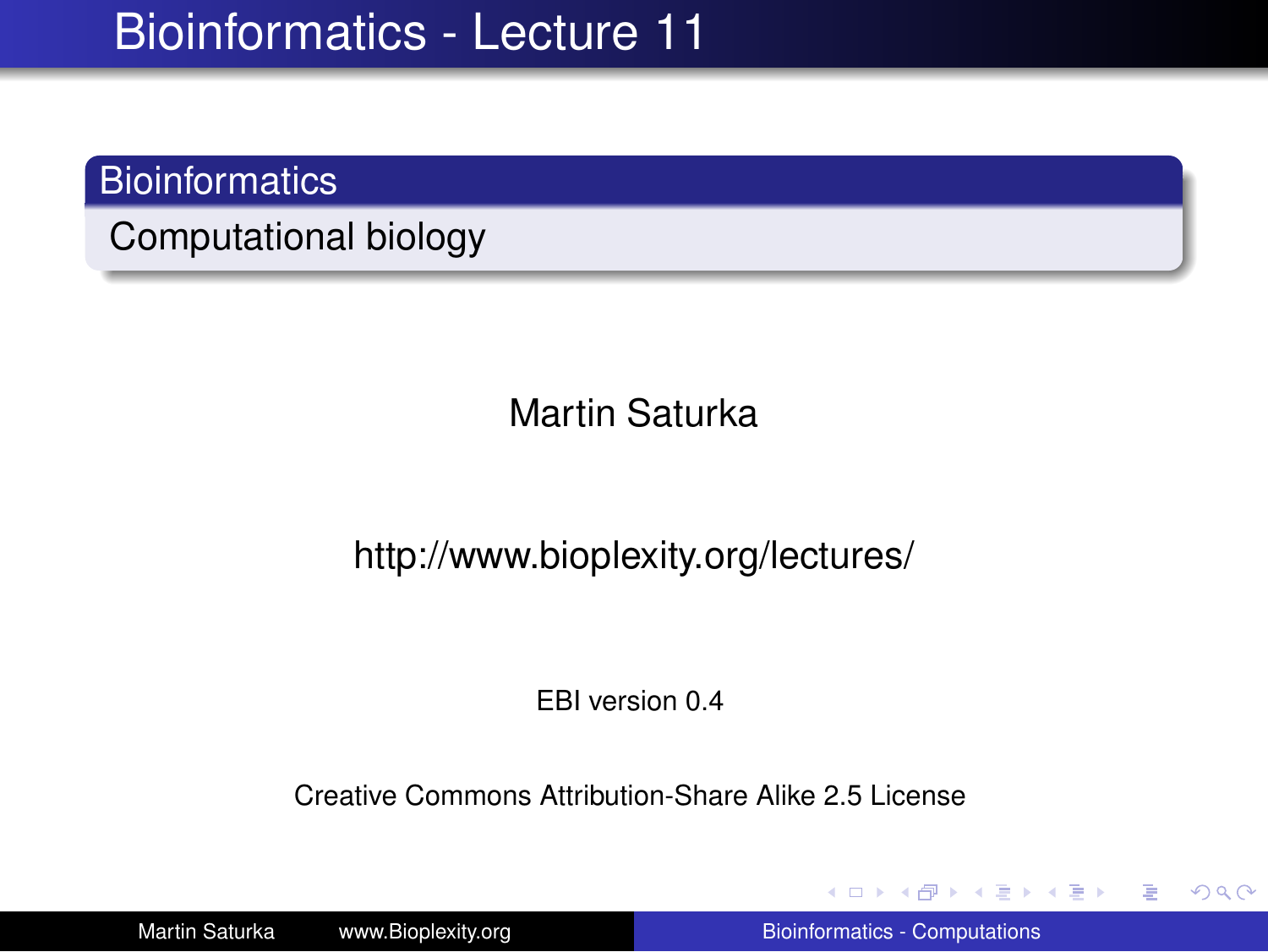## Branches of computations in biology

Bioinformatics usage in common biology and bioindustry.

- phylogenesis and health care oriented research.
- approach targeting. experiment driven methods.

### Main topics

- computational biology
	- evolution, cladistic trees
	- practice, restriction maps
- **•** biomedical informatics
	- pharmaceutical usage
	- medical informatics
- **•** laboratory
	- image processing, lims
	- DNA computers, robots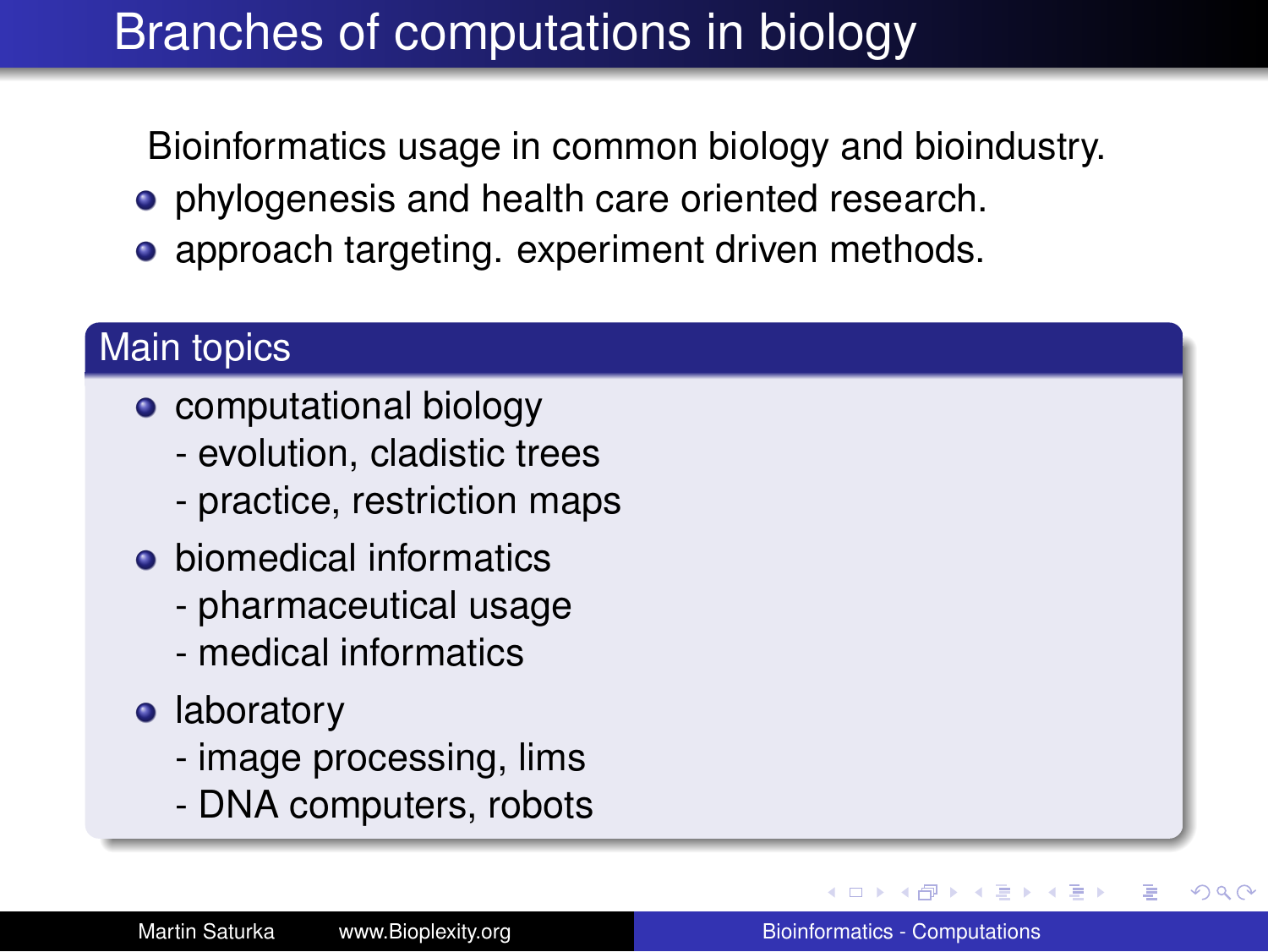## **Genetics**

classical analysis

### • linkage of traits

- genetic markers
- segregation independence
	- OLS, GLM: variance fraction explained

### **•** hereditary diseases

- cca 4000 genetic disorders known
- cystic fibrosis cca 5% in Europe/USA heterozygotes
	- intrigued advantage against cholera toxin, typhoid fever

### **•** heredity

- paternal: Y chromosome
- maternal: mitochondria

4 重っ

ă.  $QQ$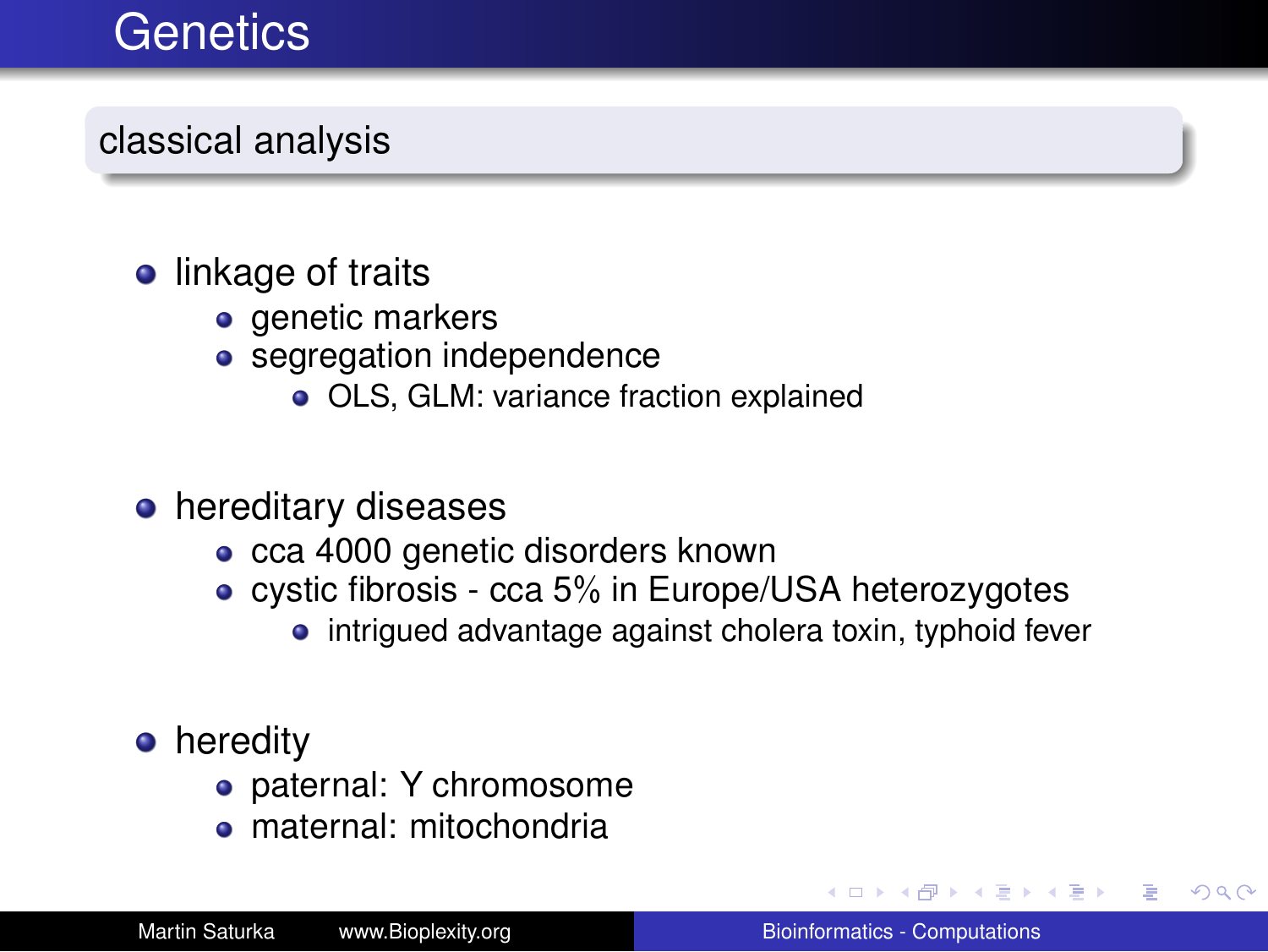## **Cladistics**

- phylogenetic trees
	- **o** tree structure
		- rooted vs. unrooted
		- bifurcating, multifurcating
	- distances
		- dendrograms with distances
		- cladograms without distances
	- **o** taxonomic units
		- OTU operational taxonomic units
		- TU, HTU, clades
- **o** description
	- **•** Newick format
		- $\bullet$  (((A,B),C),(D,E))
		- $\bullet$  (((A:1,B:2):3,C:3):7,(D:3,E:1):9)

K 何 ▶ K ヨ ▶ K ヨ ▶

÷.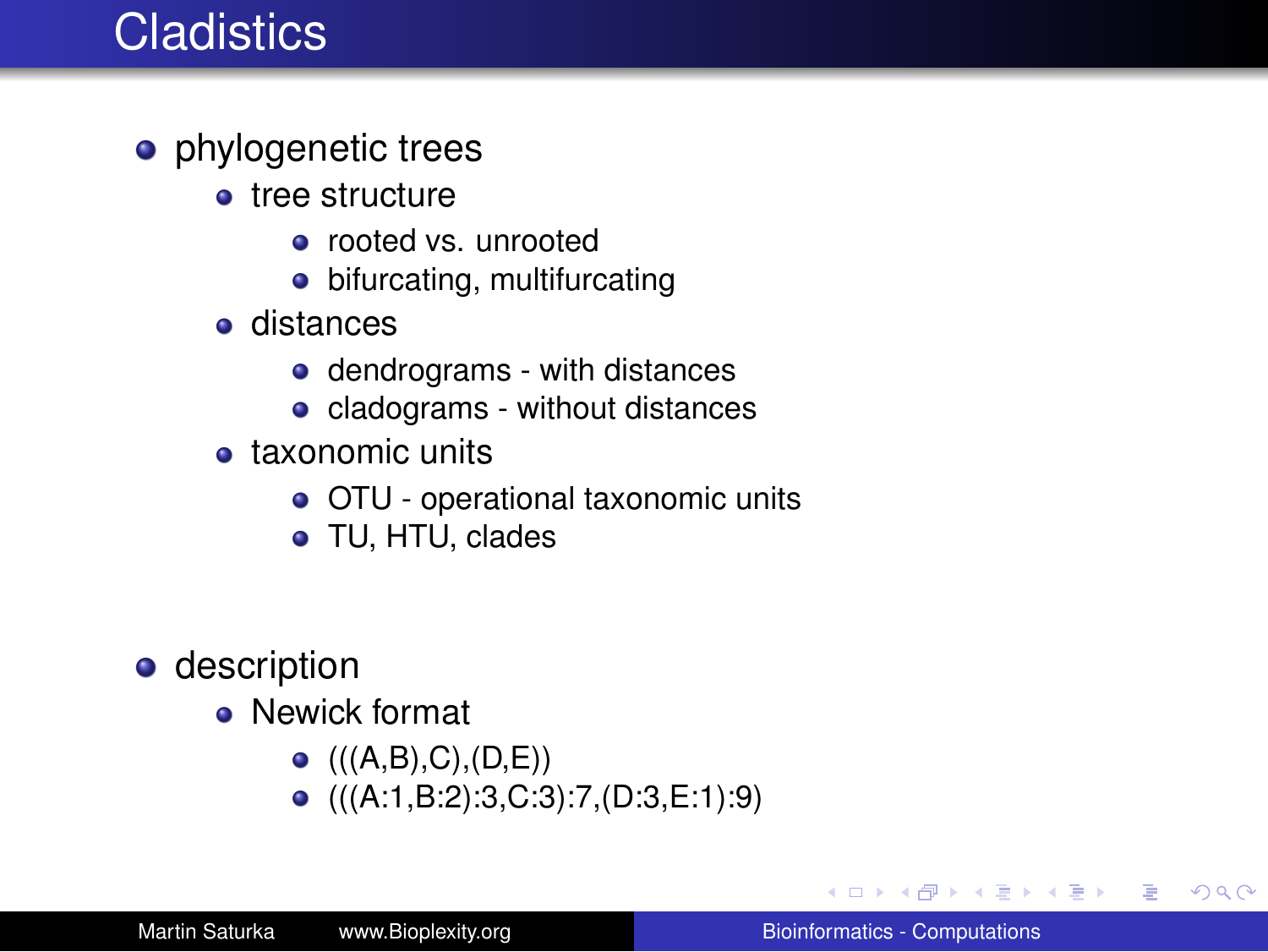

**•** number of different (bifurcating) phylogenetic trees

- n-th leaf: 2*n* − 5 possibilities
- unrooted tree: (2*n* − 3)!/[2 *n*−2 · (*n* − 2)!]
- rooted tree: (2*n* − 5)!/[2 *n*−3 · (*n* − 3)!]
- root with the help of an outgroup

B

ヨメ メヨメ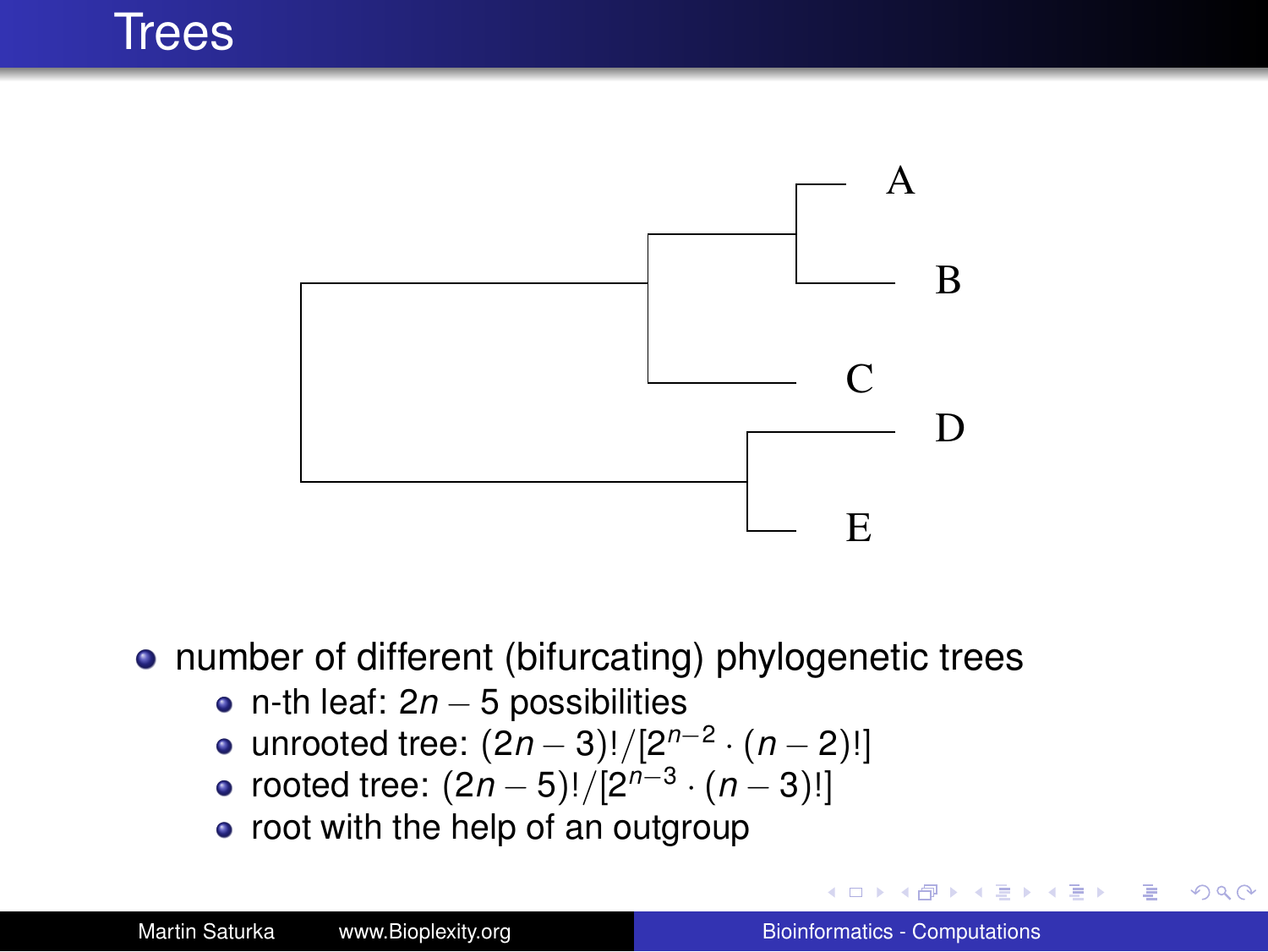# Computational phylogenetics

#### evolution tree algorithms

#### **o** methods

- **e** distance matrix methods
	- UPGMA unweighted pair group method with arithmetic mean
	- **•** MF minimal evolution
	- NJ neighbor joining
- **o** character state methods
	- MP maximum parsimony
	- **ML** maximum likelihood
- tree approach
	- phenograms without evolution history (UPGMA)
	- phylograms with evolution history (other methods)

<span id="page-5-0"></span>←ロト ←何 ト ← ヨ ト ← ヨ ト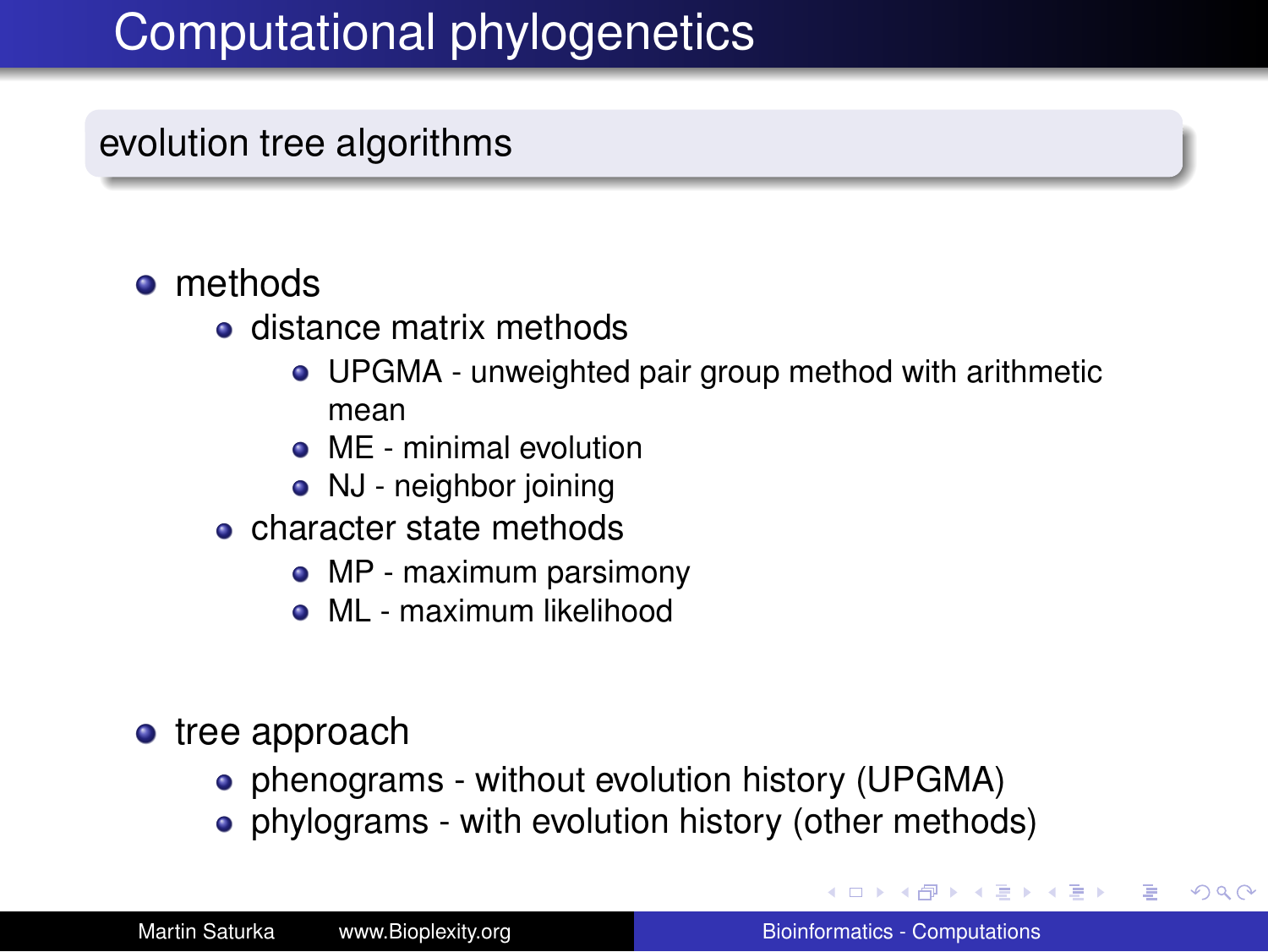## Tree construction - distances

algorithms based on distance evaluations

- UPGMA
	- distance matrix construction (e.g. alignment scores)
	- the nearest pair forms a new TU values on the new TU by the arithmetic mean
	- artificial results for different evolution speeds
- ME
	- to minimalize total branch lengths
	- good idea, however hard to compute
- <span id="page-6-0"></span>o NJ
	- ME approximation, frequently used
	- start with the star tree (i.e. maximal multifurcation)
	- iterate node joining to minimize total [br](#page-5-0)a[n](#page-7-0)[c](#page-5-0)[h l](#page-6-0)[e](#page-7-0)[ngt](#page-0-0)[hs](#page-31-0)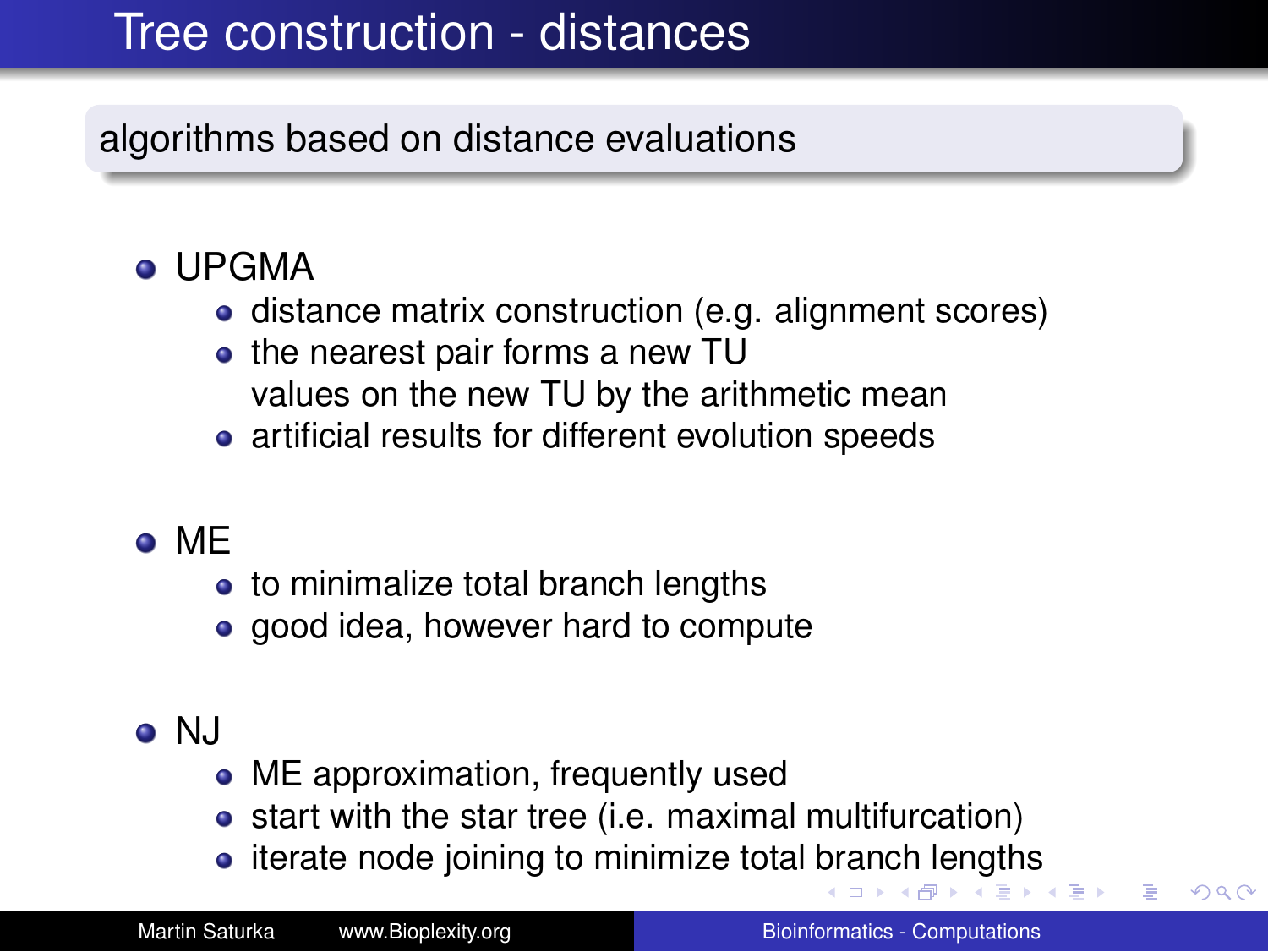## Tree construction - mutations

### algorithms based on character mutations

### MP

- **•** trees with minimal total amount of mutations
- branching for separate positions final tree as a consensus on the positions
- artificial results on long/fast evolution
	- long branch attraction long branches with near-root multiple bifurcation

## ML

- multiple tree construction
- probability of the sequence set generation by each tree
- taking the tree of the maximal probability
- good idea, however hard to compute
- **.** used in the case of small data sets

→ 重→

<span id="page-7-0"></span>ă.  $QQ$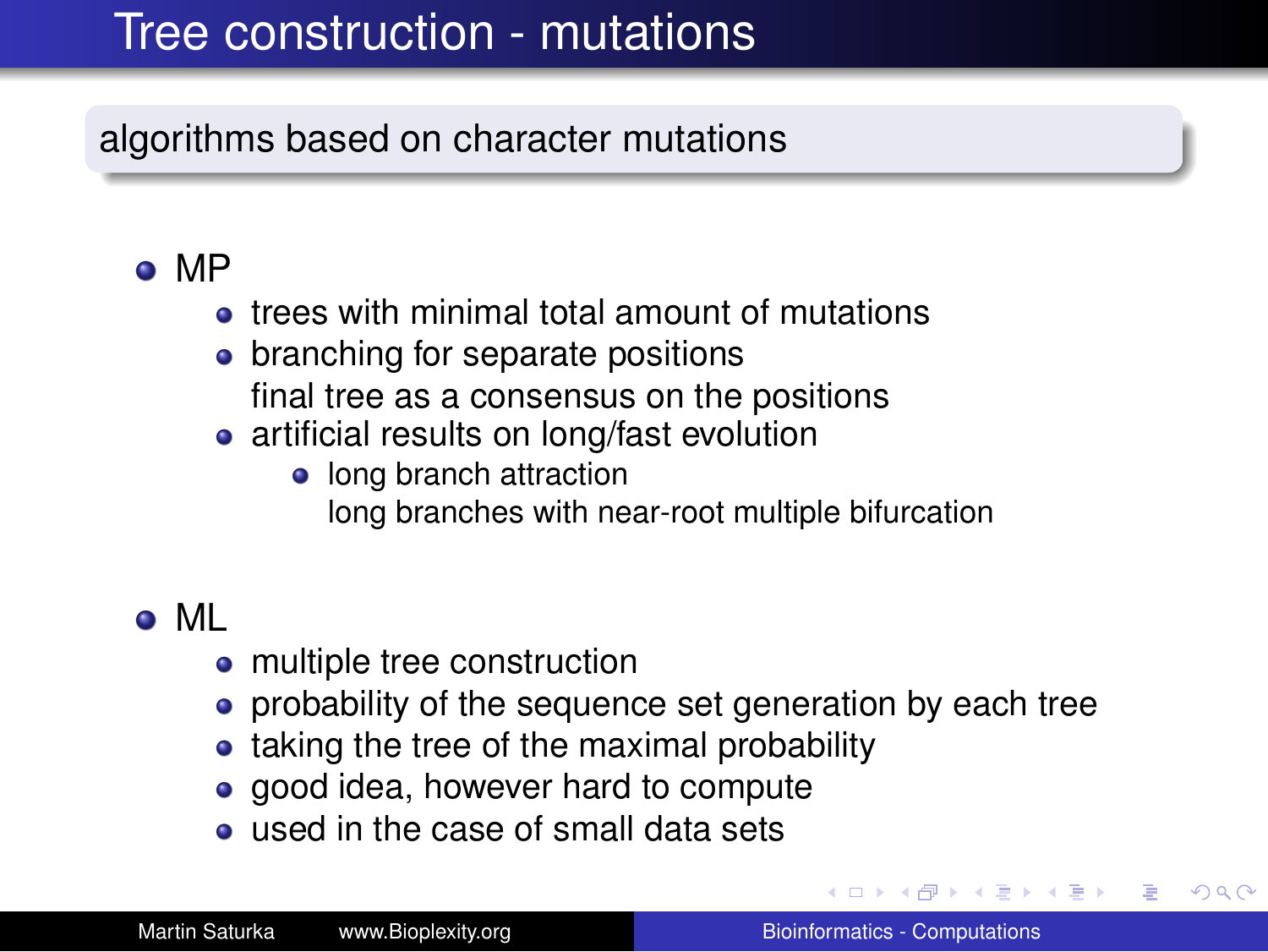## **Branches**



**•** Likelihood computation

\n- Pr(
$$
L_k | a
$$
) =  $\sum_{b,c}$ [Pr( $L_i | b$ ) Pr( $a \rightarrow b$ ) · Pr( $L_j | c$ ) Pr( $a \rightarrow c$ )]
\n- Pr( $L_k | x_k$ ) =  $\sum_a$  Pr( $L_k | a$ ) · Pr( $a$ )
\n

4日)

 $\mathbf{y} \rightarrow \mathbf{z}$ 

÷.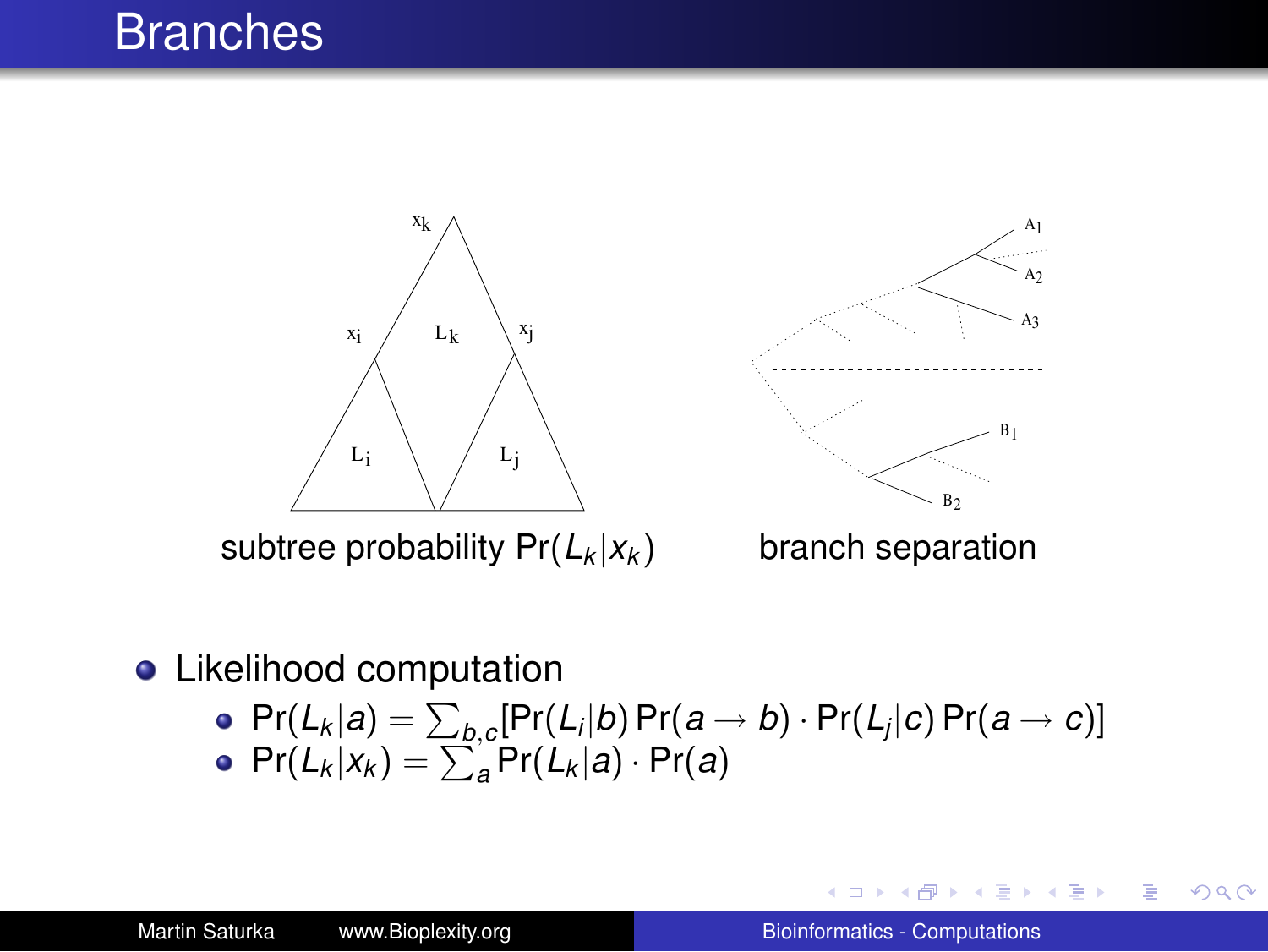## Tree relevance

### robustness of the constructed trees

## **•** branch probability

- bootstrapping on nucleotide positions
- $\bullet$  fraction of trees with a given fork
	- separation of two branches
- good branches with probabilities above 0.9
- tree adjustment
	- EM expectation maximization
	- **•** topology changes like simulated annealing and genetic algorithms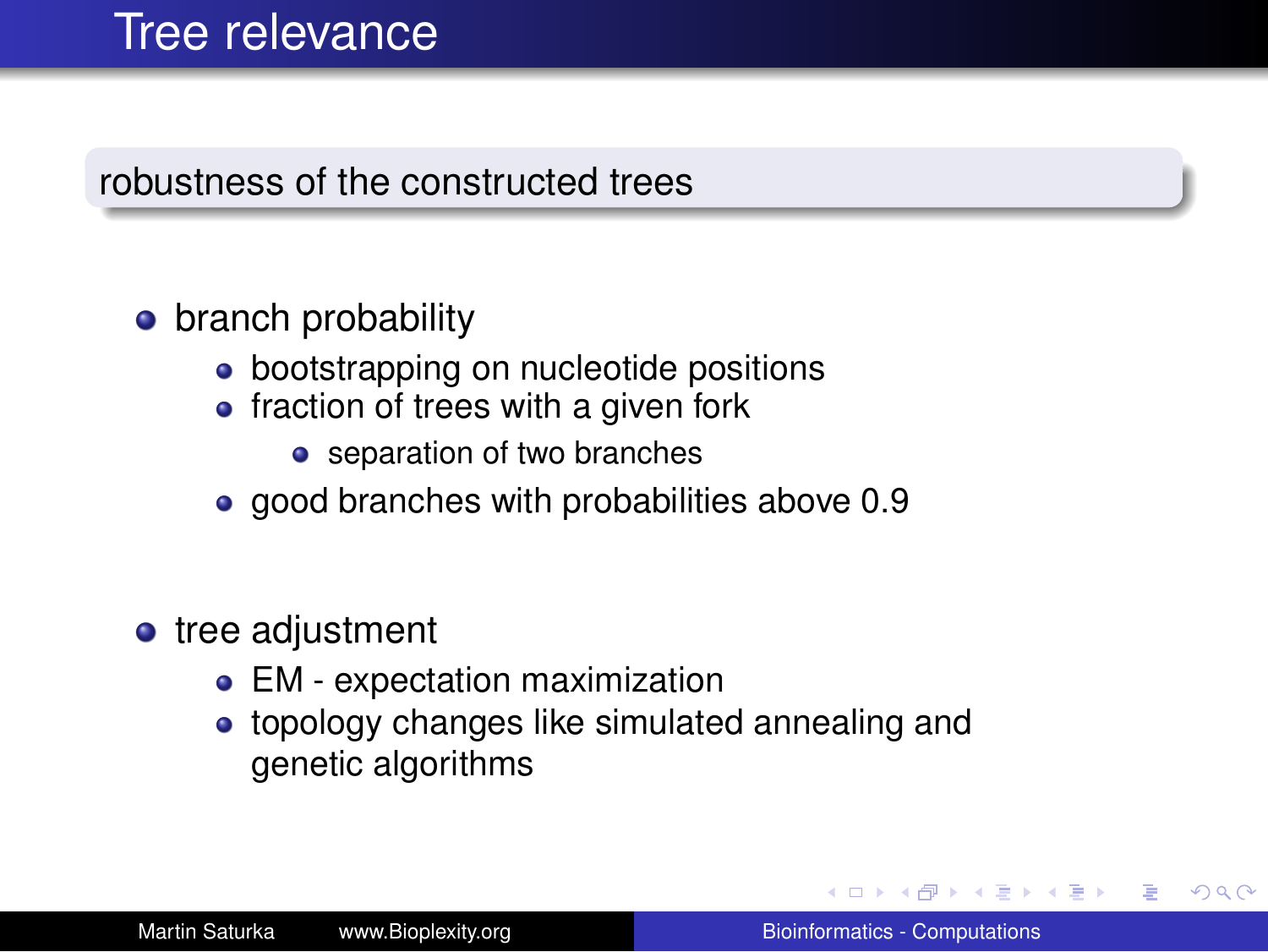# Molecular biology

#### practical usage

#### **o** daily laboratory tasks

- restriction sites analysis
	- short palindromic sites serving for fragment gluing
	- **e** databases of restriction sites available
- primers construction
	- vectors usually constructed with specific primer sequences
- partial digest analysis
	- had been used in the past for sequencing
	- **o** branch and bound method take fragments from the largest check whether all the subfragments are present

 $\langle \oplus \rangle$  >  $\langle \oplus \rangle$  >  $\langle \oplus \rangle$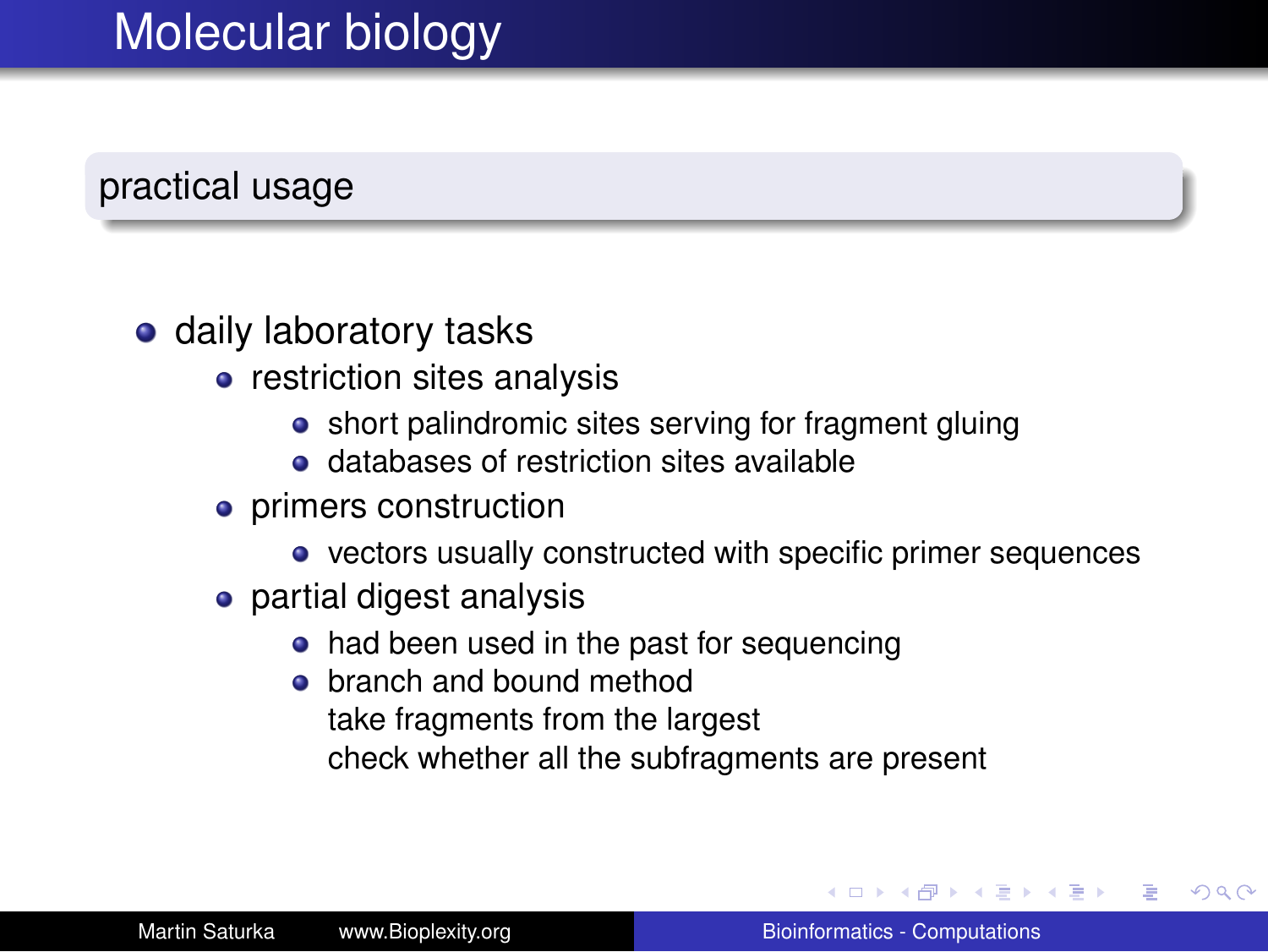# **Targeting**

- population research (multiple units)
	- $\bullet$  epidemiology, virus spreading
	- ecology systems, pest dynamics
	- evolution exploration
- health care (unique organisms)
	- drug development and testing
	- treatment / survival statistics
	- illness diagnosis and prognosis
- **e** ethics
	- stem cell research, (human) cloning
	- experiments on humans/animals/computers
	- potential arms usage, abuse
	- nature diversity preservation

 $2990$ 

ă.

 $\rightarrow$  3  $\pm$  3  $\rightarrow$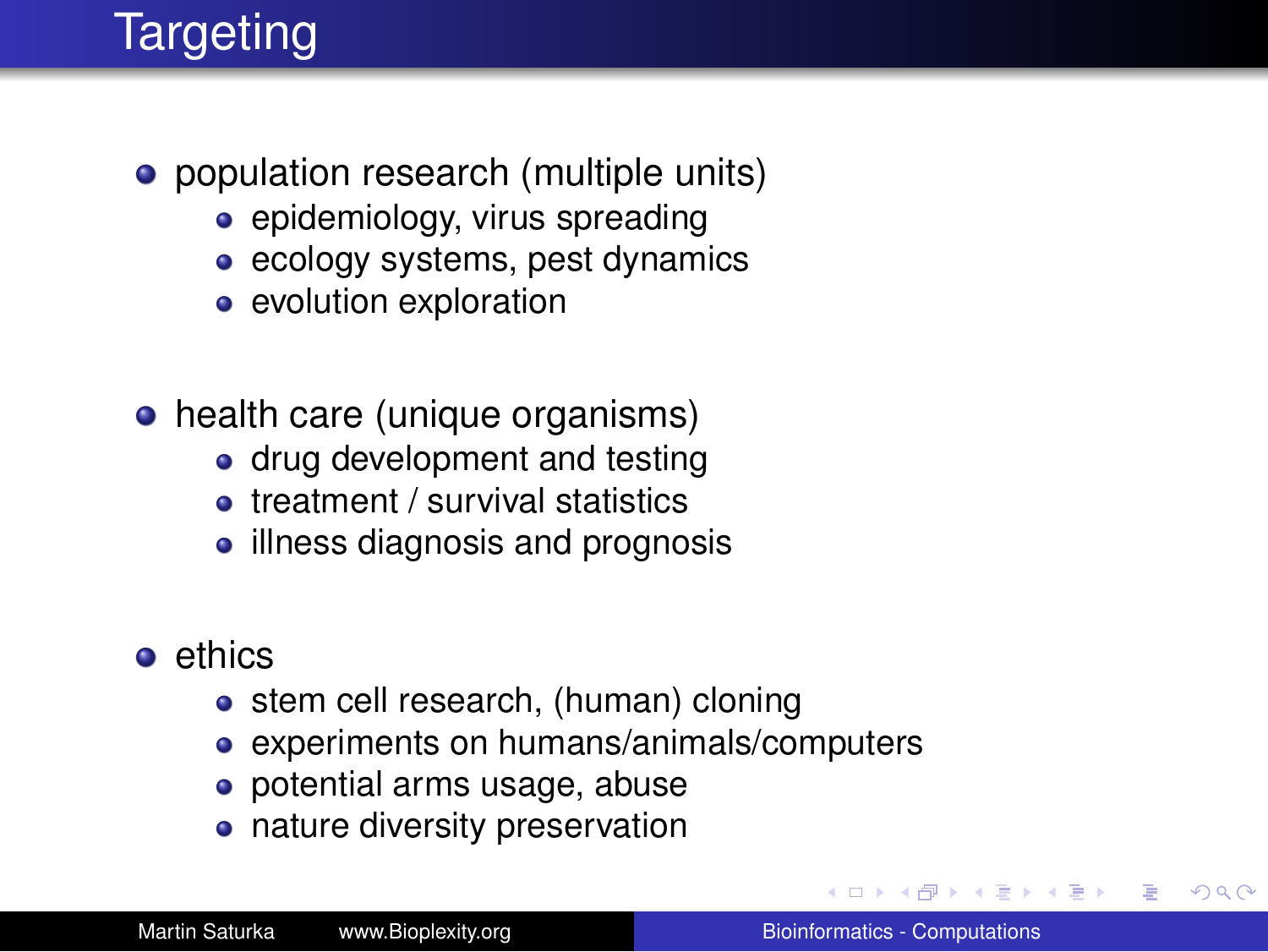## Targets - sequences

sequences exploration

#### • what to sequence

- genomes, coding sequences
- intra-species, inter-species comparisons disease study
- **o** basic methods
	- fragment assembly, sequence localization
	- databases of sequence variations
- subsequent targets
	- gene prediction comparisons, markers, HMMs
	- gene annotation product structure and function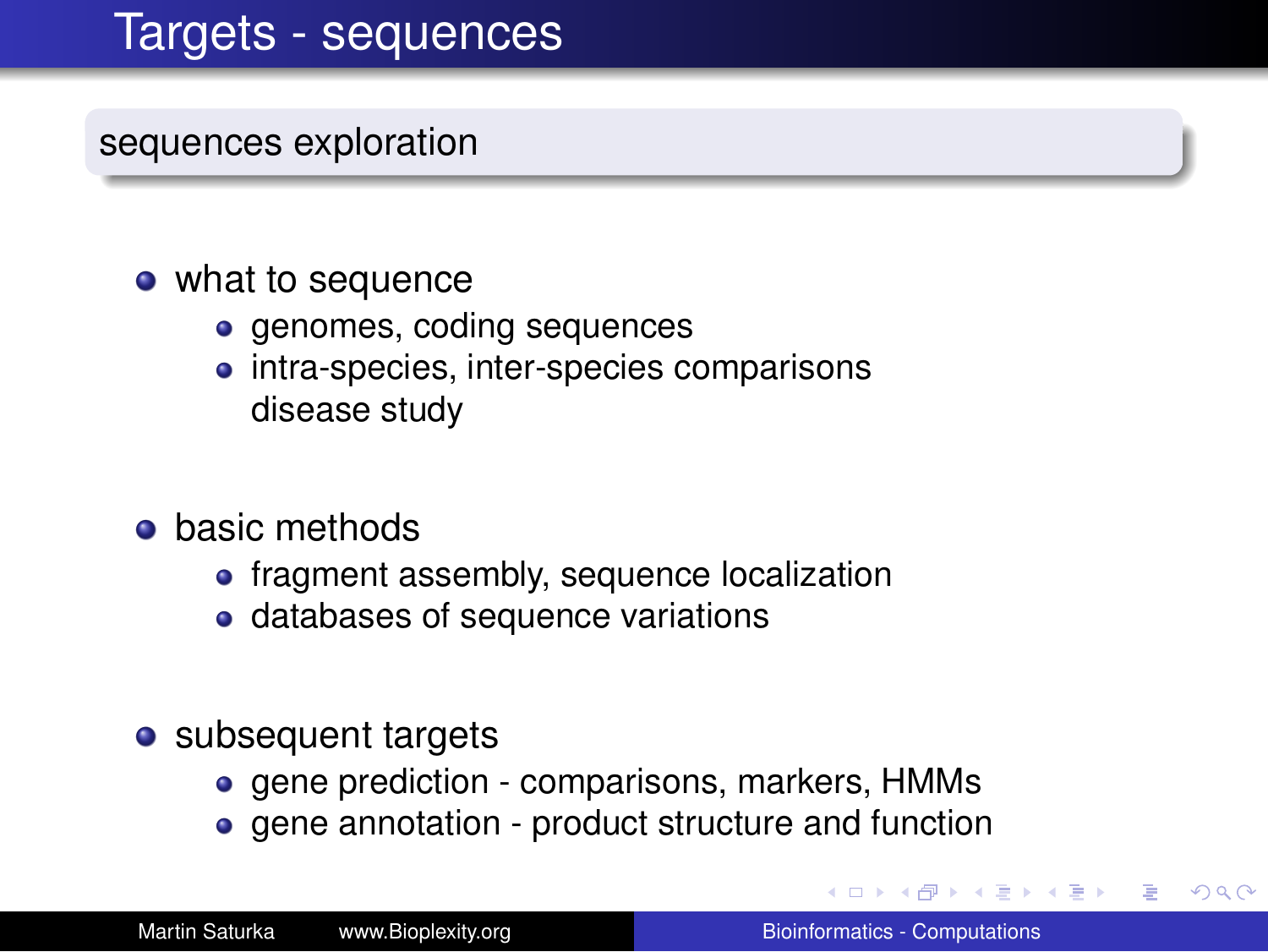## Targets - genes

genes - ontology

#### • gene structure

- regulatory sequences, promoters
- exons and introns, splicing sites

#### • gene comparison

- evolution: homology, analogy
- populations: SNPs, CNVs
- product localization prediction
- gene function
	- coding genes, RNA genes
	- expression experiments function prediction

ă.  $QQ$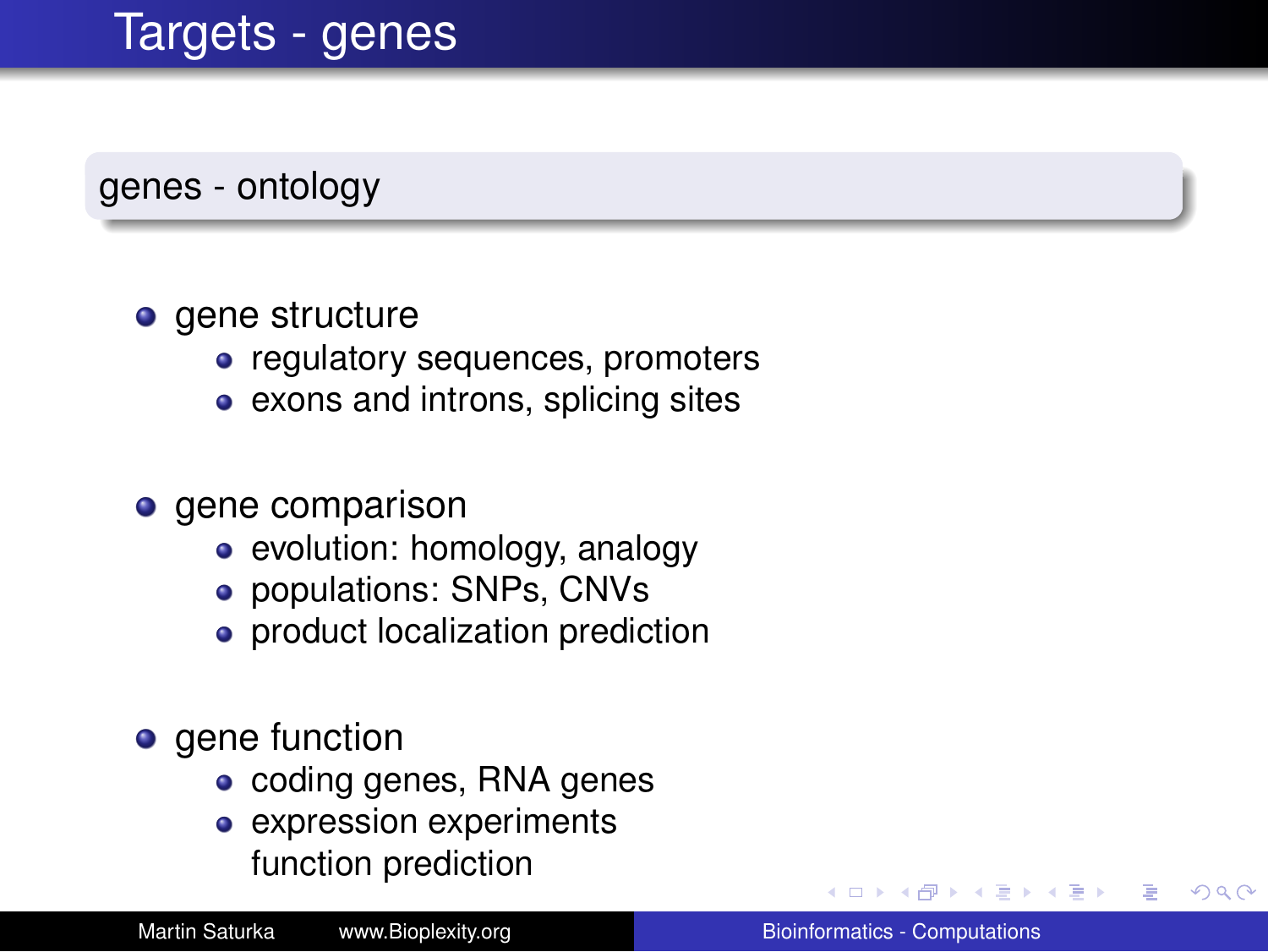## Targets - structures

#### 3D structures

#### **•** function guessing

- domains/folding prediction
	- **o** protein cores, active sites
- homology to other structures
	- sequence patterns
- drug development
	- protein surfaces
		- ligand targeting, activity modulation
	- **•** protein localization
		- **e** envelope protein search

ぼう メモト

B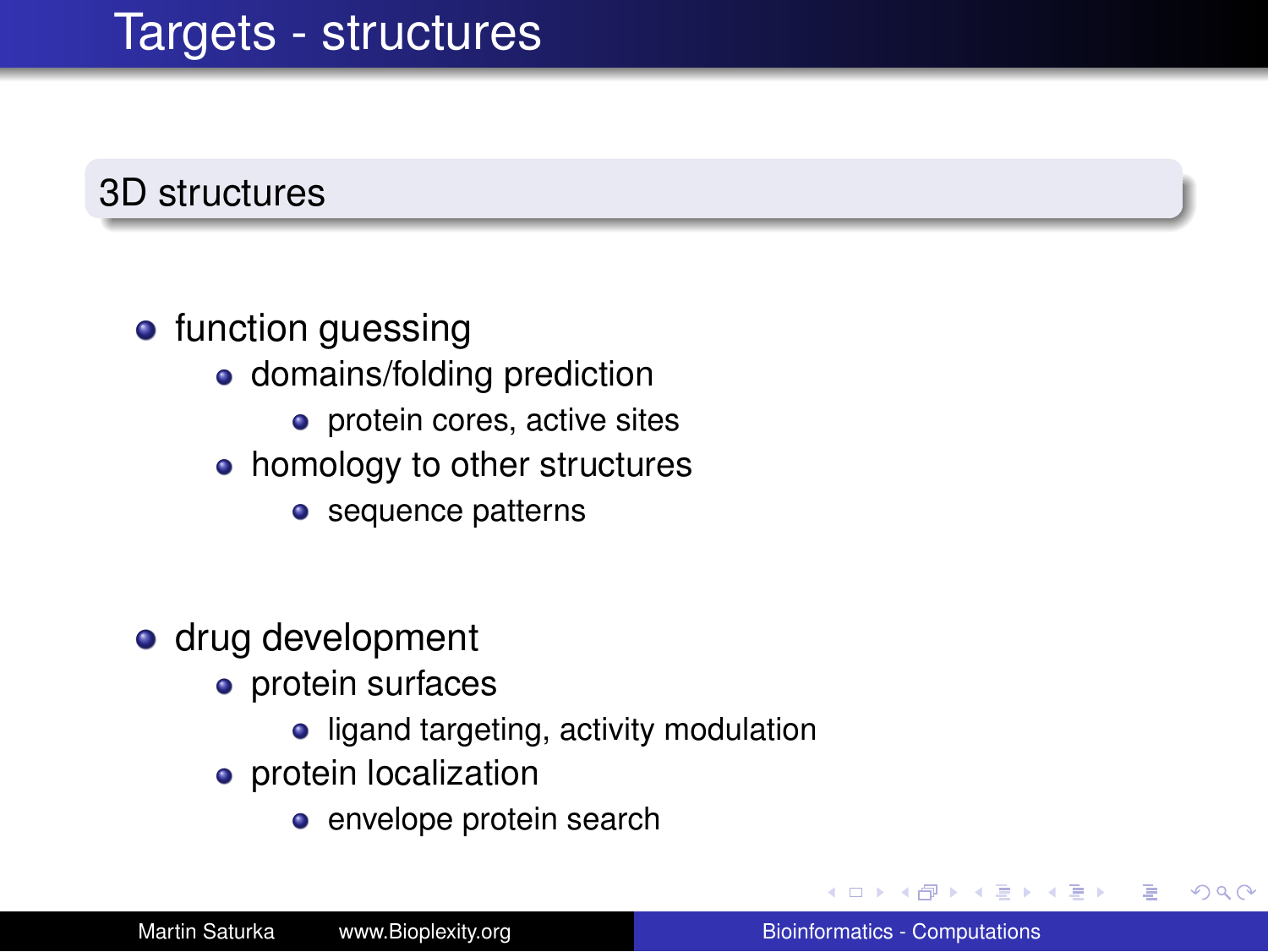#### microarray experiments

#### **o** gene expression

- tissue, cell cycle, development experiments
- illness, drug explorations
- data preprocessing, normalization
- data exploring
	- data visualization
	- expression alteration statistics
	- illness diagnosis
	- gene characterization

→ 重き 4重き

 $299$ 

B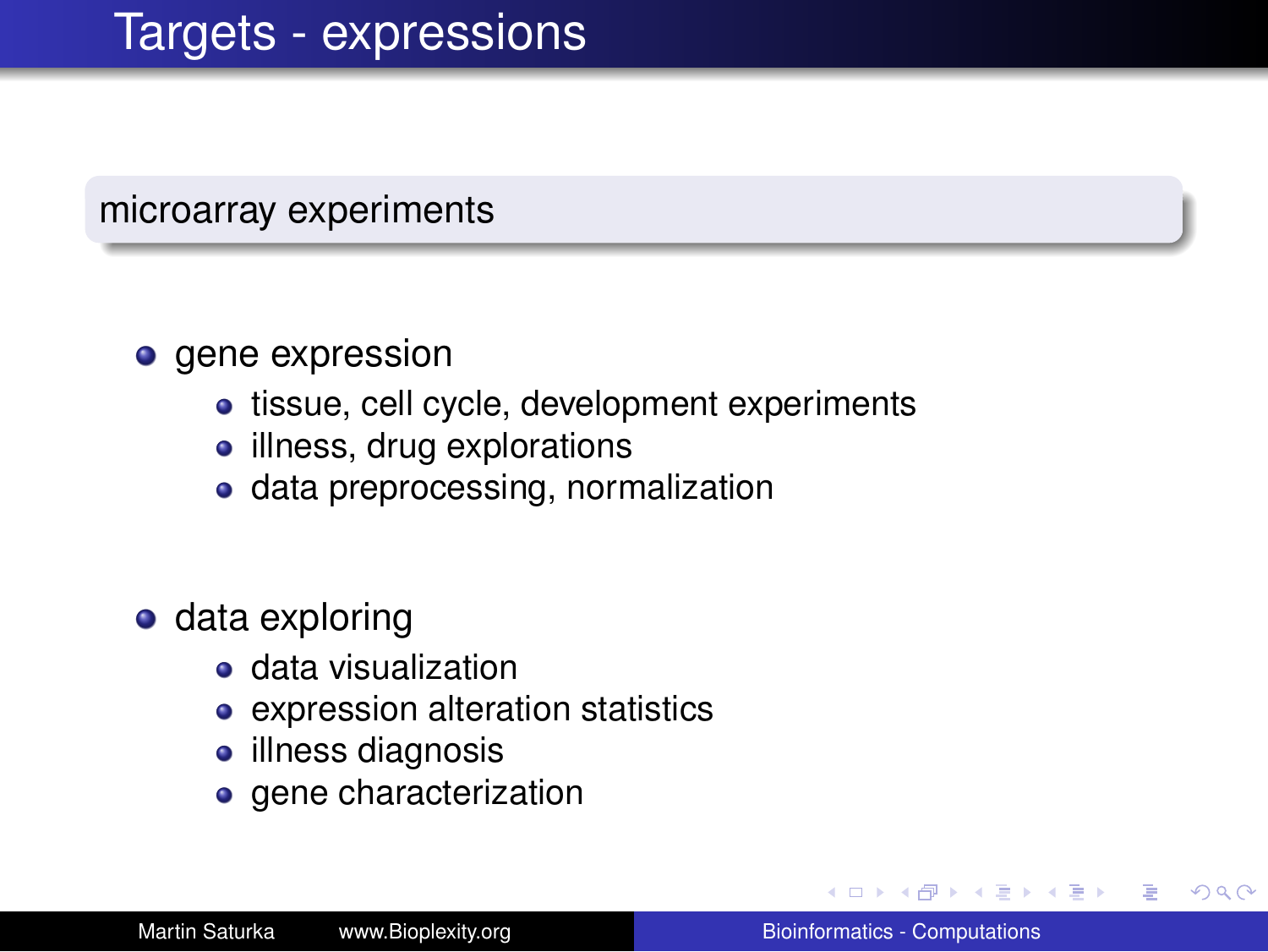## Targets - relations

#### expression data

### **o** data learning

- separation into clusters
- illness diagnosis methods
- networks of gene expression
- **o** data understanding
	- relation mining
	- **e** characterization features
	- trend prediction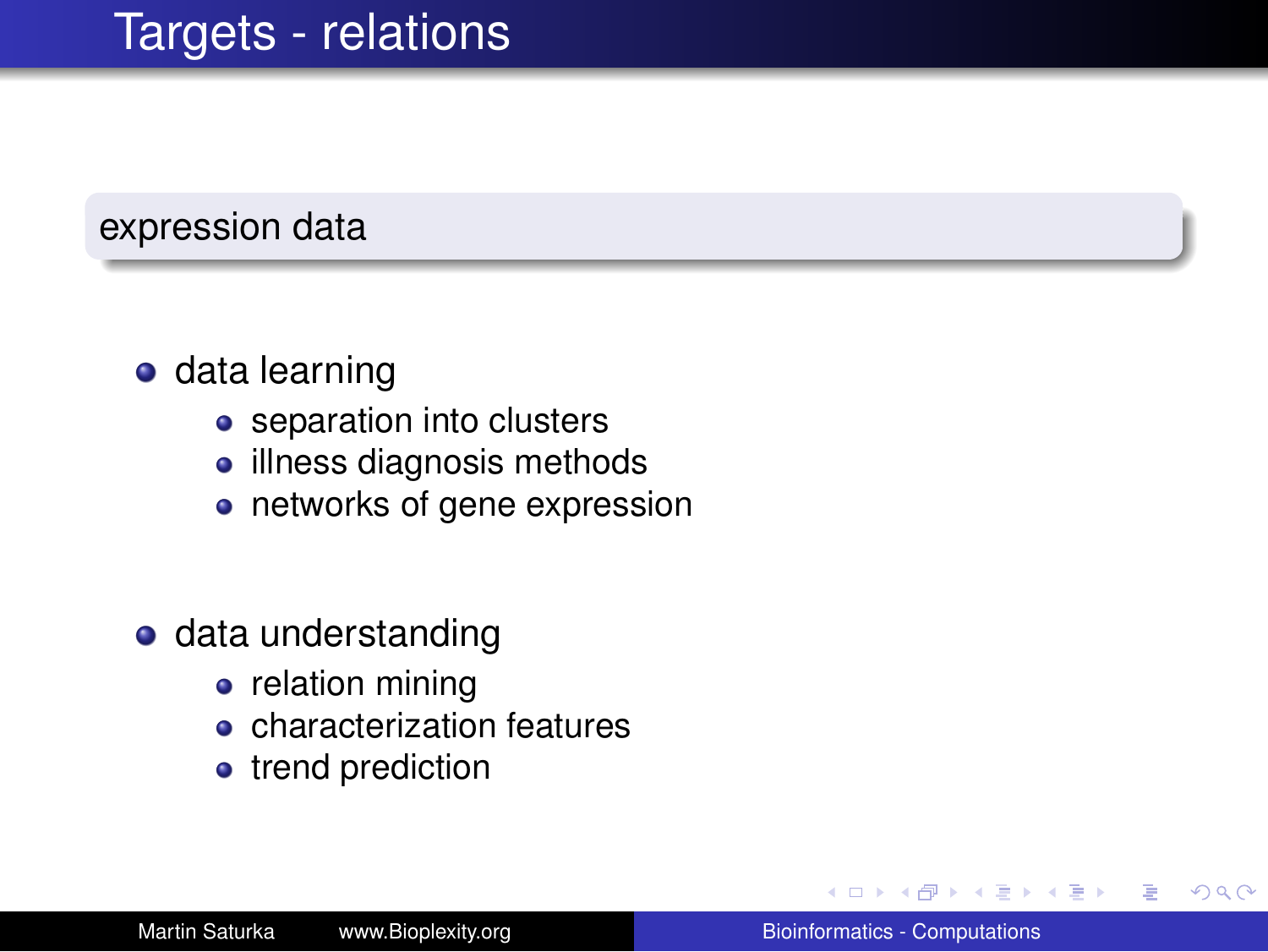### actual usage in pharmacology

#### • sequence approaches

- SNPs, CNVs for liability to disease prediction
- virus envelope protein search and immunization
- cellular surface protein glycosylation
- expression approaches
	- gene expression alterations on drug usage
	- cancer diagnosis appropriate for binary discrimination
	- patient time-series visualization

 $\langle \oplus \rangle$  >  $\langle \oplus \rangle$  >  $\langle \oplus \rangle$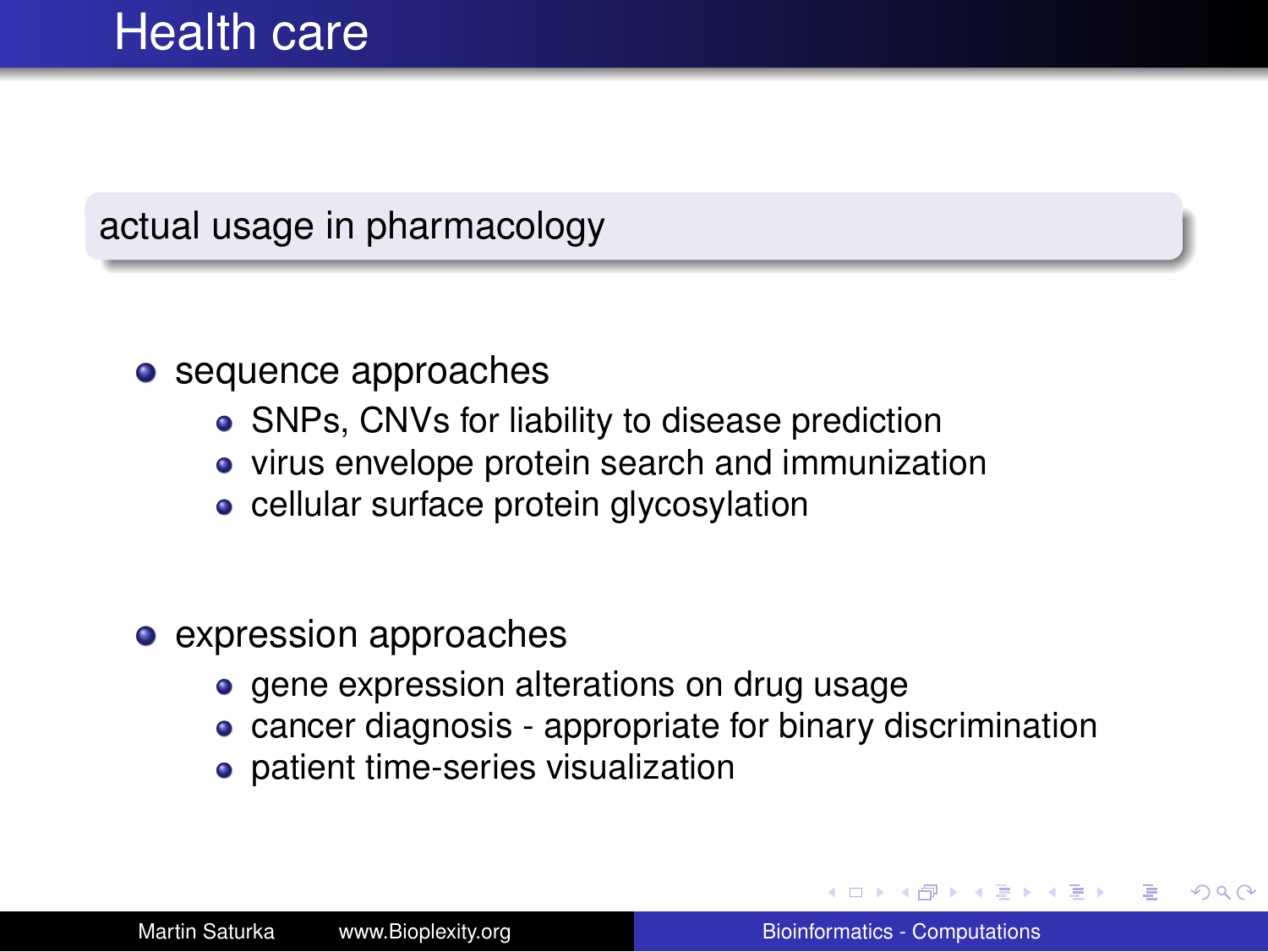### patient information

- electronic medical records
	- continuation of health care
	- standards: CEN EHRcom, HISA; DICOM, HL7, openEHR
	- organizations: EuroRec.org

#### **•** physician support systems

- best practice guidelines / recommendations
- decission support / expert systems
- hospital information systems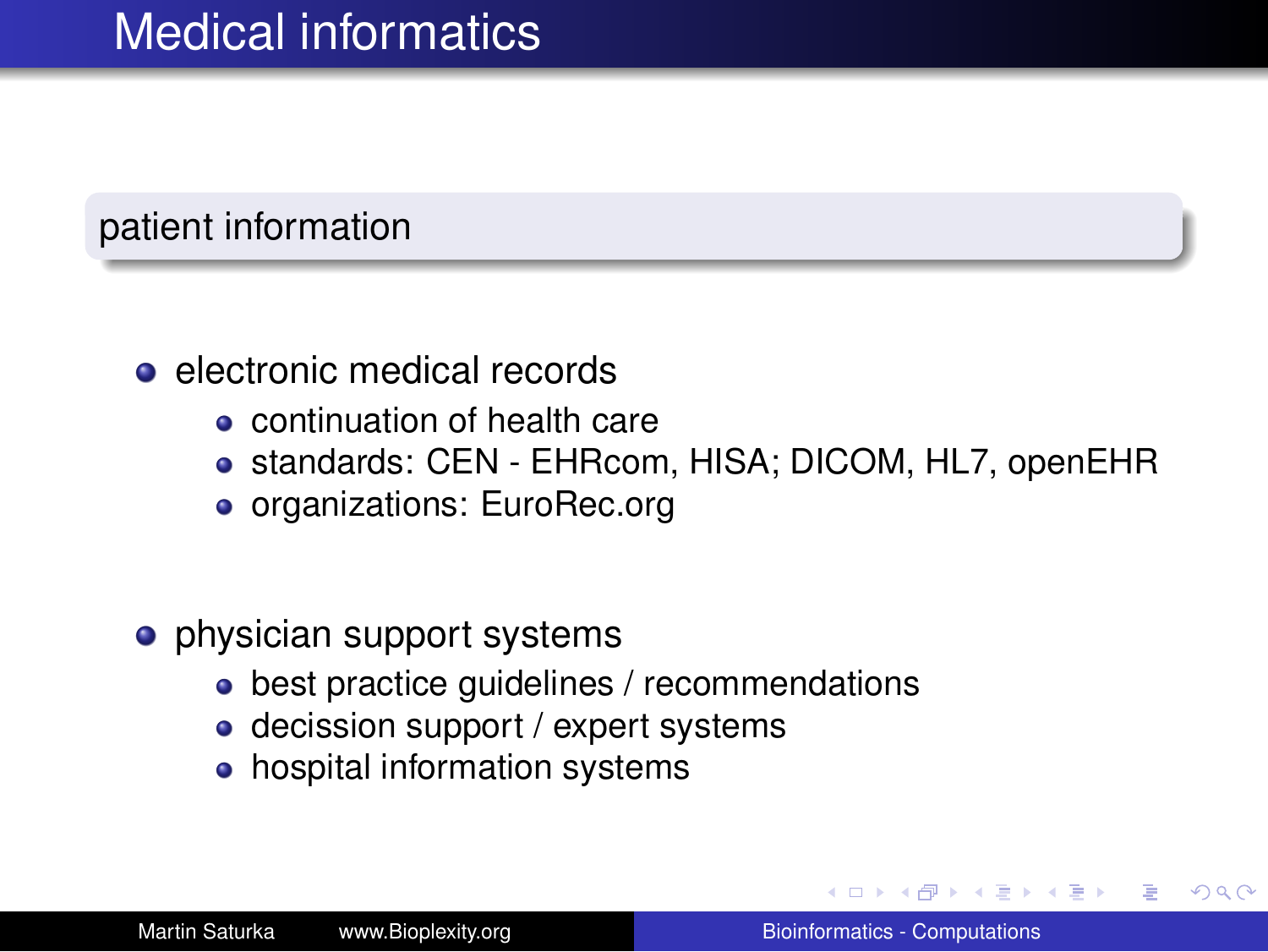## LIMS - laboratory information management systems

## LIMS

- chemicals, biologicals, experiments
- sample centric, process centric approaches
- data acquisition and processing
- results: storage, access, review
- request and experiment tracking

### **o** literature

- Pubmed Medline (pubmed.gov)
- arxiv.org, citebase.org, citeseer.ist.psu.edu, eprints.org
- text mining

K 何 ▶ K ヨ ▶ K ヨ ▶ ..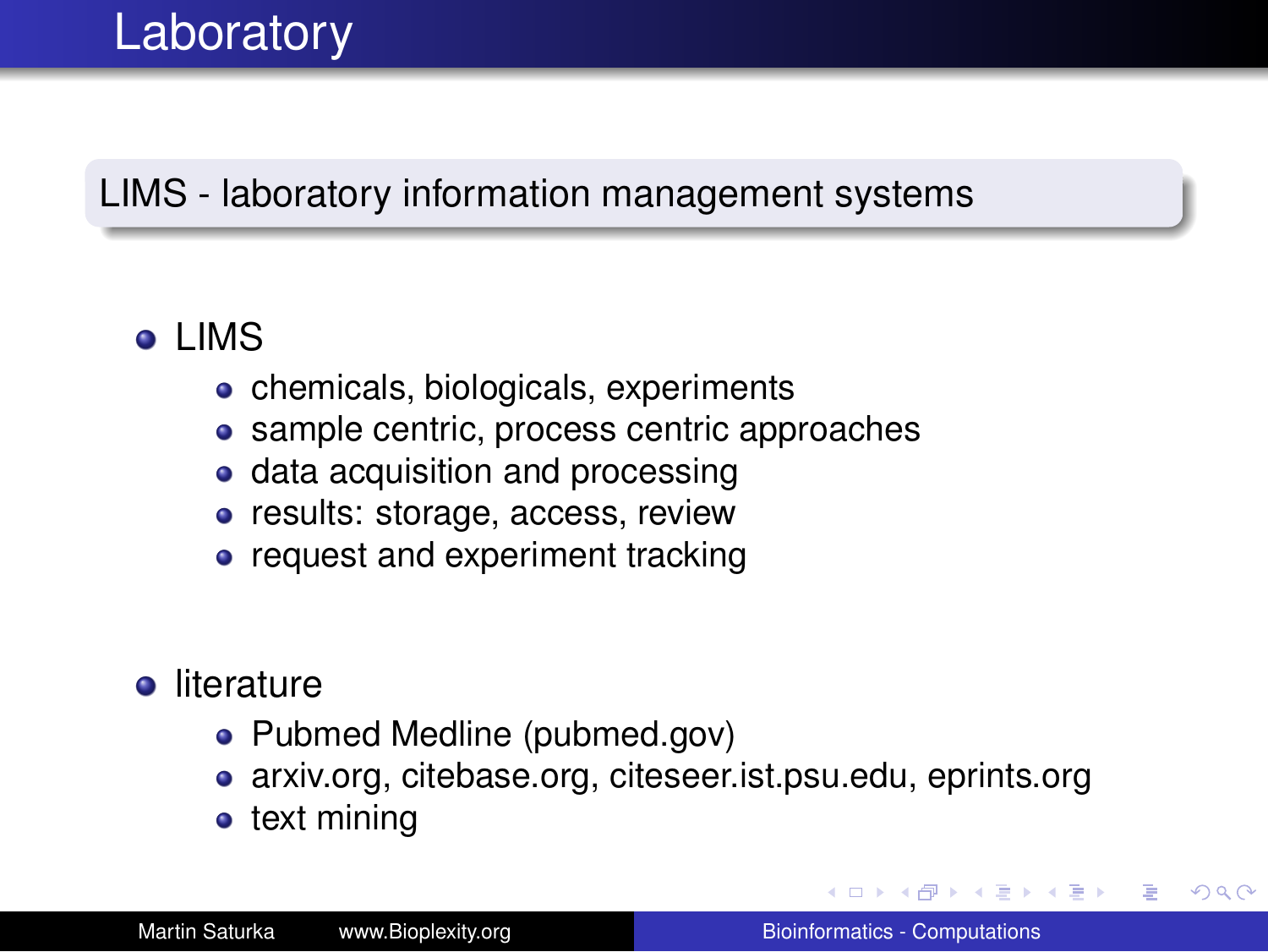#### laboratory automation

#### • bus / protocols

- parallel: IEEE-488.2 (GPIB), SCPI
- serial: RS-232/422/423/485, USB, CAN
- **o** real-time OS
	- RTAI.org / Xenomai.org
	- comedi.org, scicos.org
- programming
	- kernel modules / user space, mainly in C
	- RTAI-Lab, graphical interface tool-chain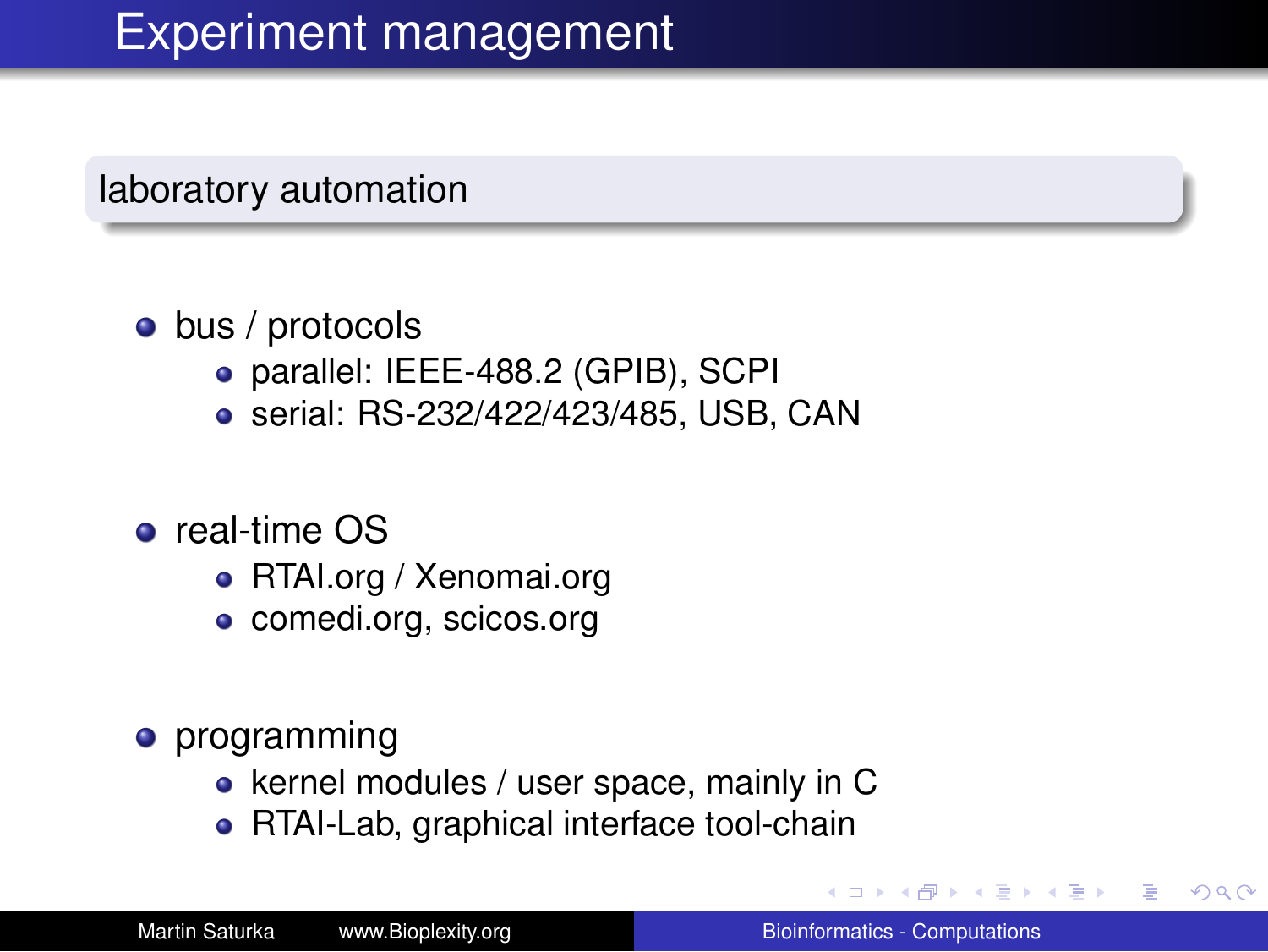digital signals and images

### • microscope imaging

- CCD cameras, confocal microscopes
- fluorescent markers GFP, etc.
- 2D images, focal depthfs for 3D images
- medical imaging
	- MRI magnetic resonance imaging
	- PET positron emission tomography
	- **EEG, EKG, radiography**
- image transformations
	- **•** fourier transform
	- filtering
	- edge detection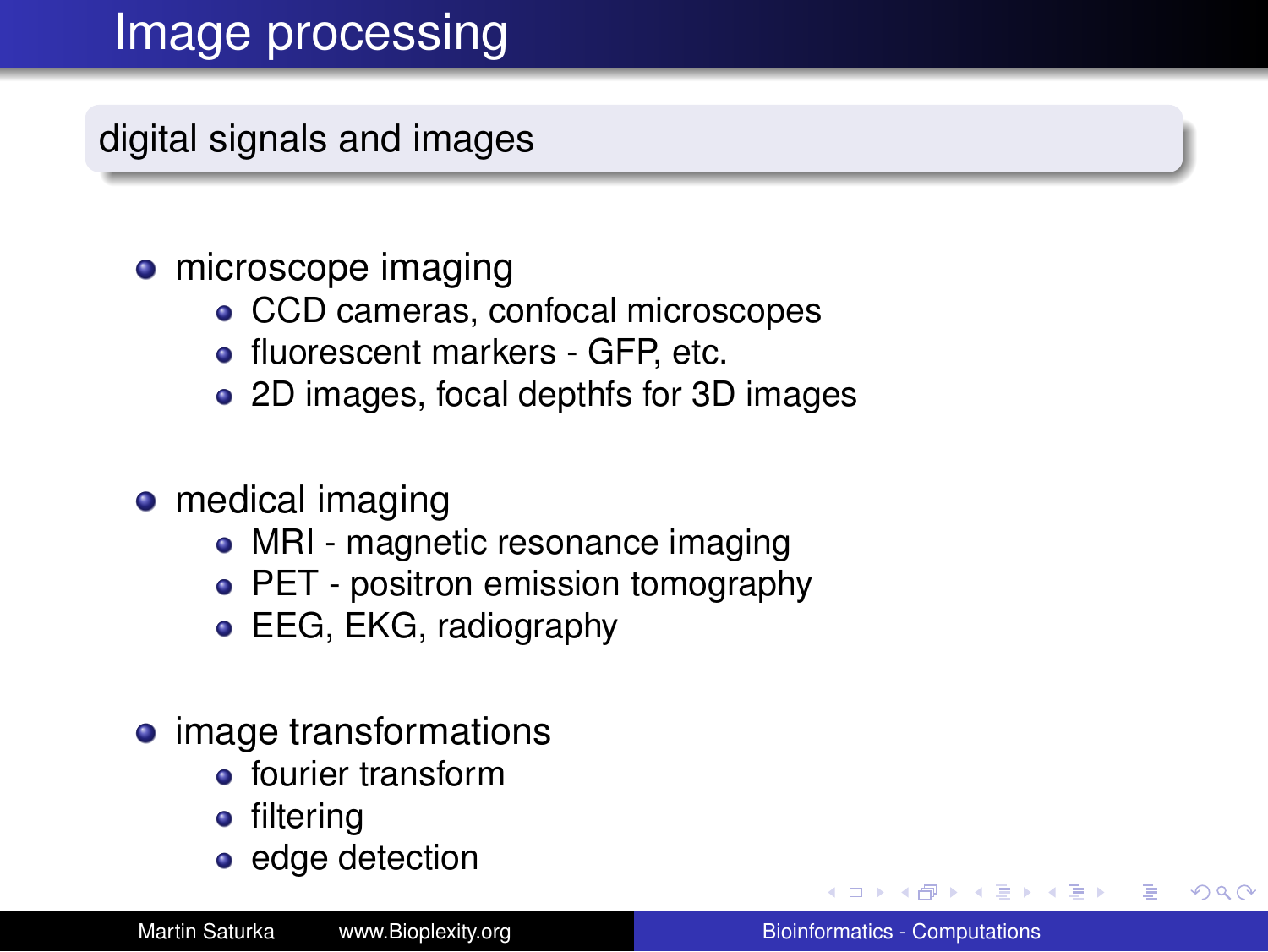# Microarray images

microarray data acquisition

### • image processing

- addressing center locations
- segmentation signal vs. background pixels
	- seeded region growing
- spot data
	- signal intensities, background, quality
- quality problems
	- spot overlap
	- high background
- data files
	- tiff format, without compression
	- grey/RGB for one/two channels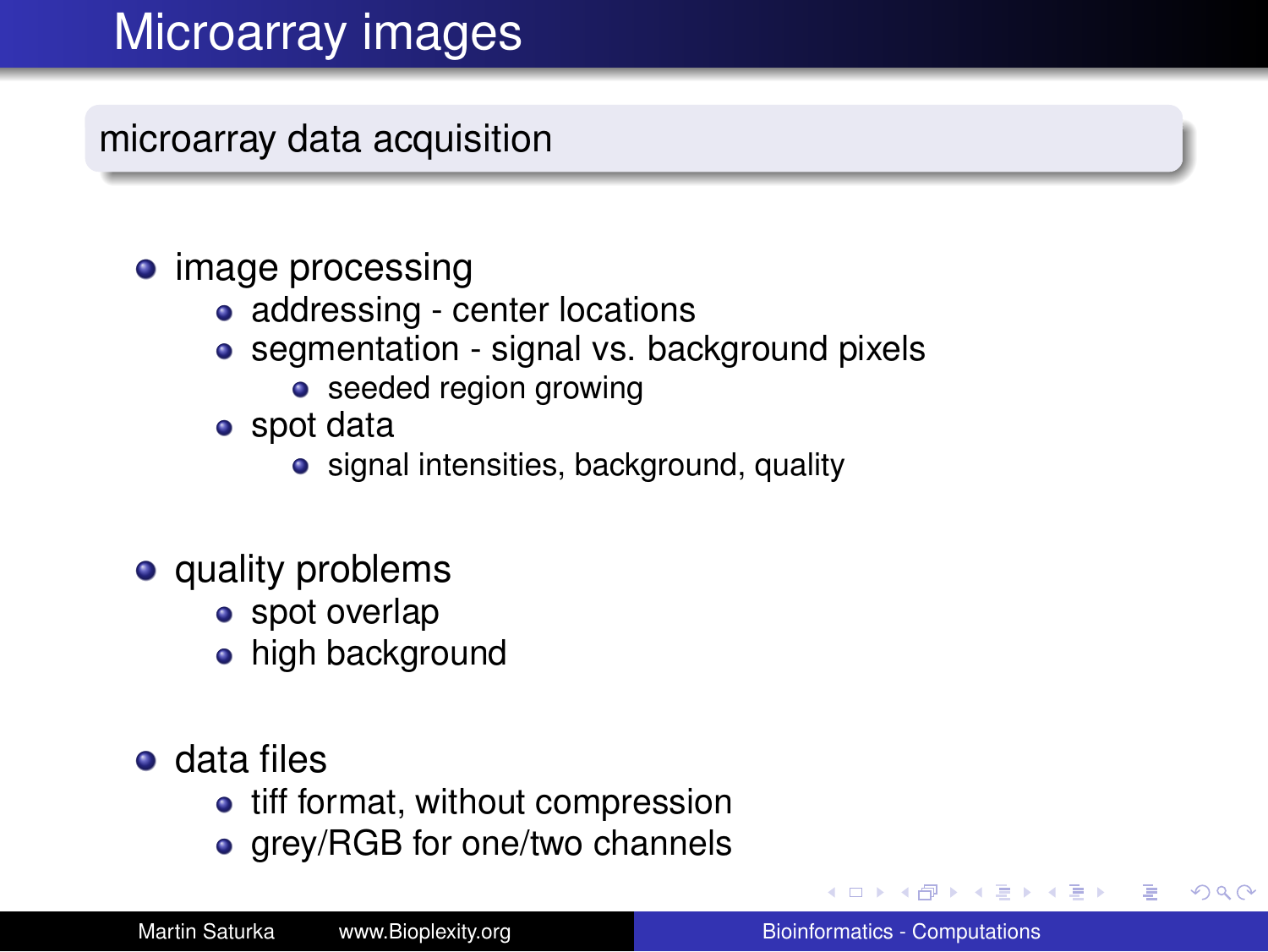# Systems biology

system function and behavior

- description
	- dynamical interactions
		- not only statical classification
	- biomolecular processes
	- **e** enzymatic kinetics
	- biochemical pathways
- **o** methods
	- experiments
		- high-throughput methods
	- **·** biochemistry
		- o differential equations
	- biology
		- abstract machines

K 何 ▶ K ヨ ▶ K ヨ ▶ ..

B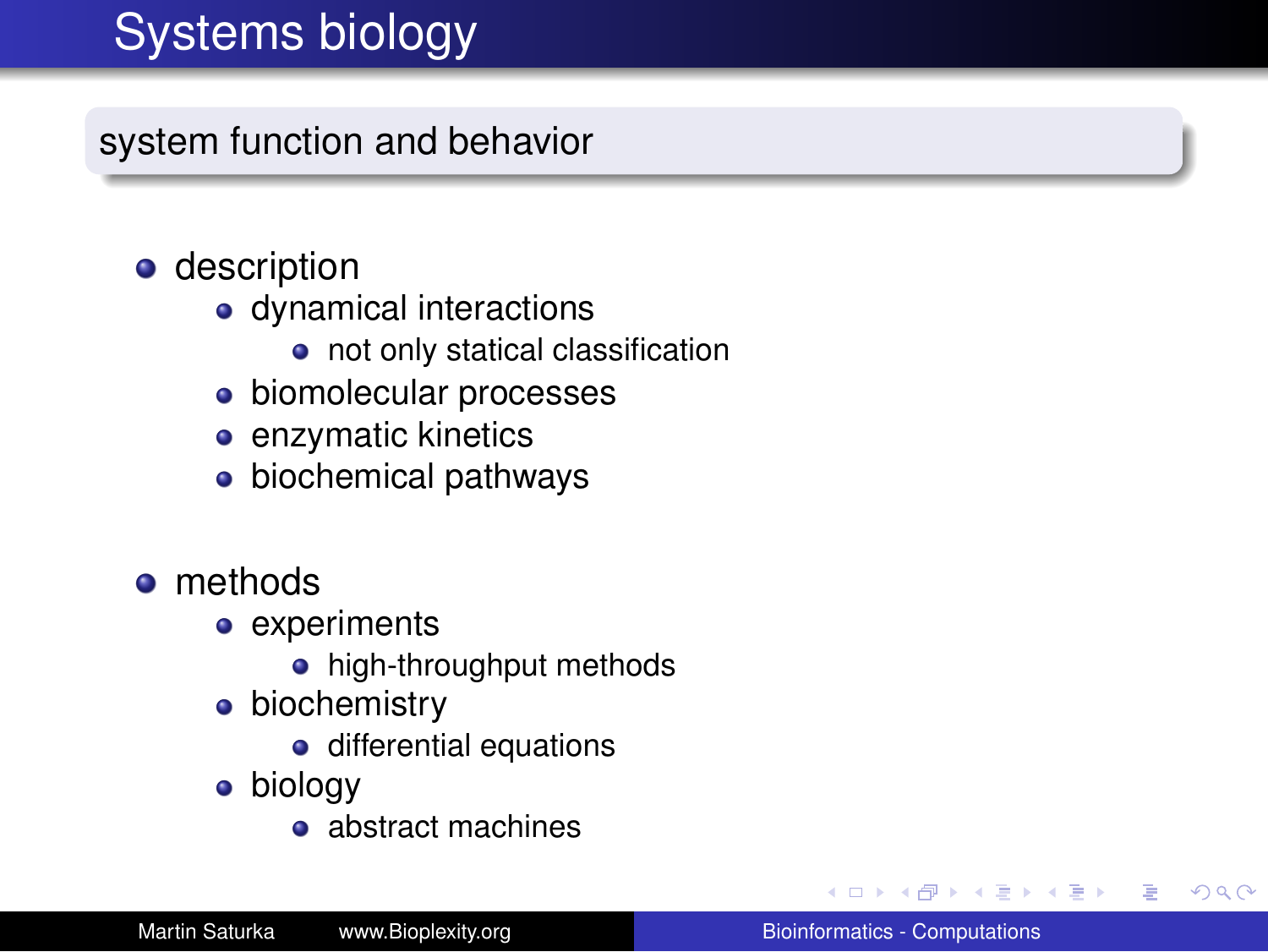## **Interactomics**

various -omics systems

#### **o** interactome

- fundamental what interacts with what
- other: genomics, transcriptomics, metabolomics, etc.
- **examples** 
	- GTPase signal transduction
	- MAPK cascade

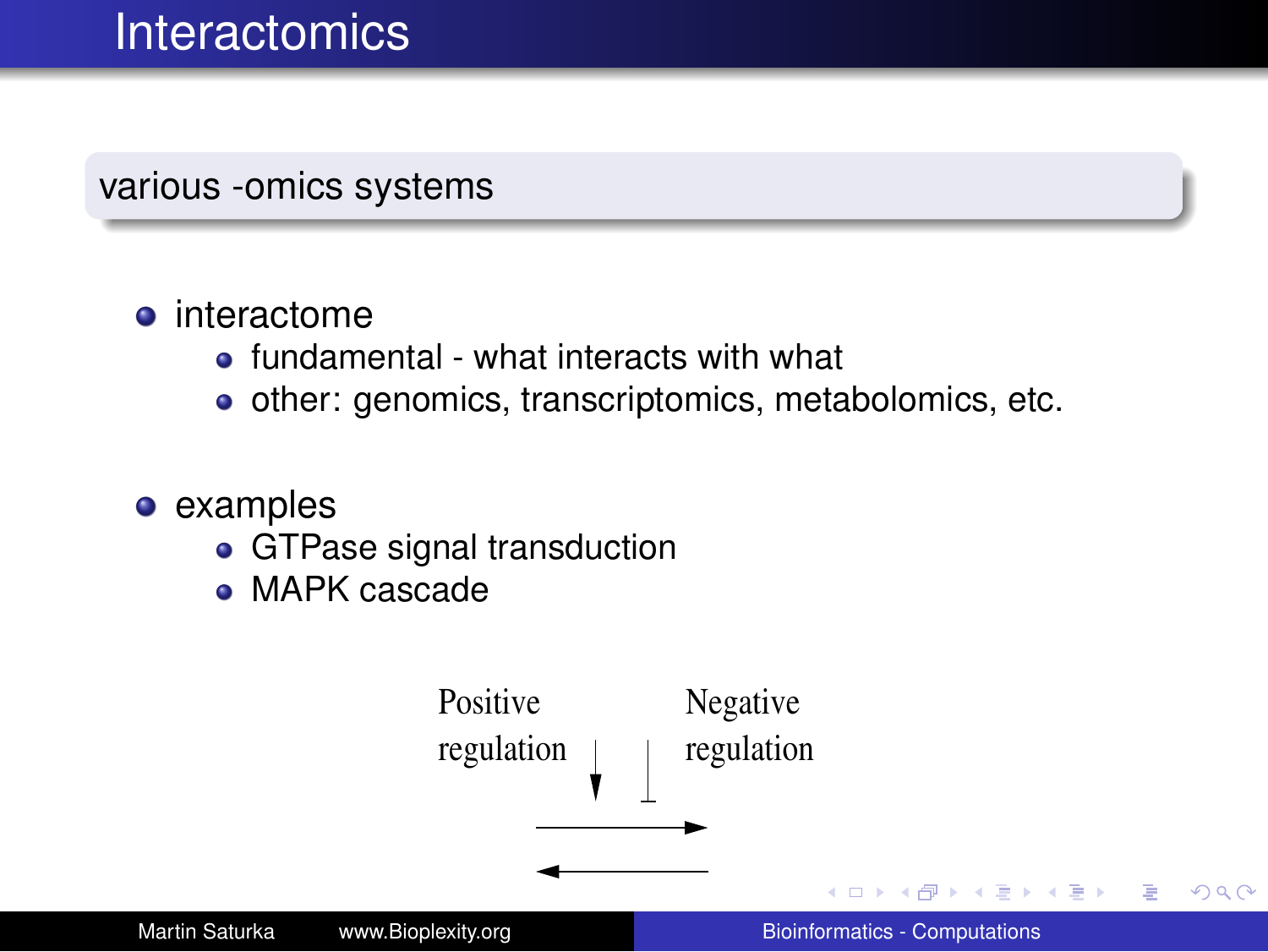## Ontogenesis models

### standard development

- cell cycle
	- passing through the cell cycle
	- checkpoints nutrient limitation, DNA damage
		- checking at specific sections of the cell cycle
	- $\bullet$  G<sub>0</sub> phase, the non-proliferating phase
- **o** differentiation
	- subsequent cell 'speciation' final states non-proliferating
		- $\bullet$  for higher multicellular organisms
	- dedifferentiation experiments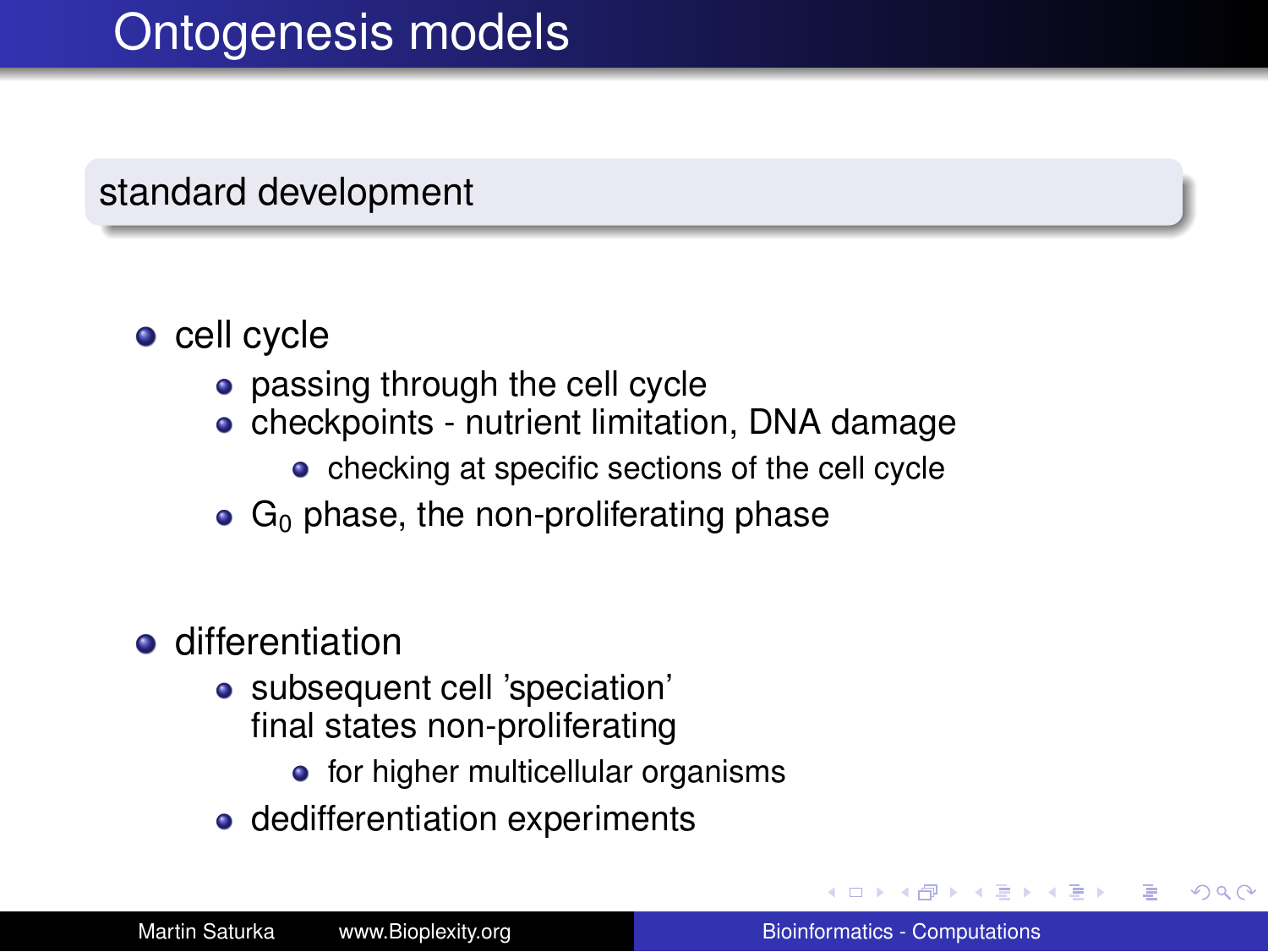## Immunology models

#### non-standard situations

### self-defense

- physilogical vs. pathological states
- understanding complex diseases
- many situations without immediate symptoms
- modelling long-time evolving
- **•** health-care impact
	- cancer treatment
		- **•** tumor evolution
	- **•** virus infection
		- organism failing

 $\rightarrow$  3  $\pm$  3  $\rightarrow$ 

ă.  $QQ$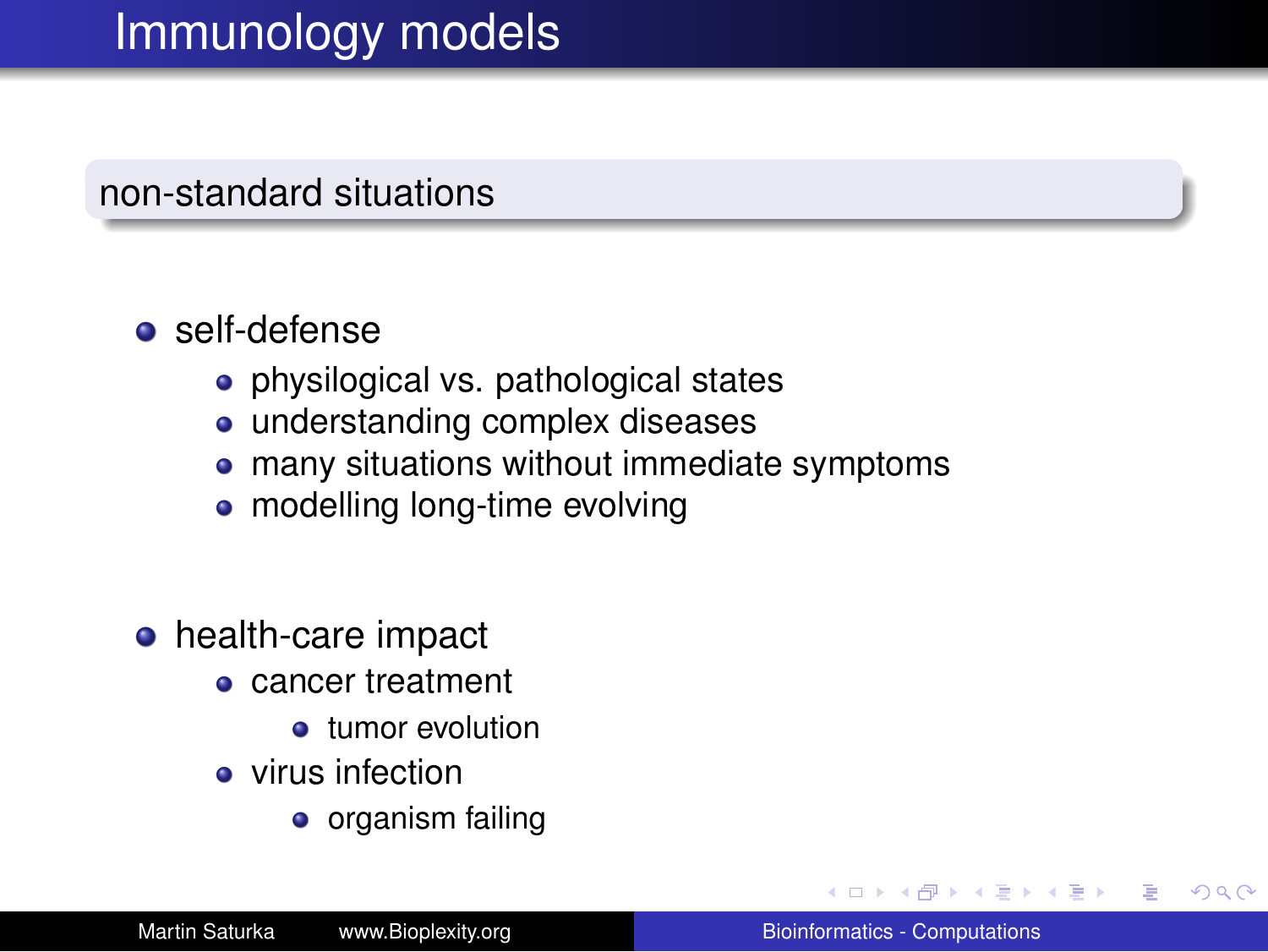# DNA computations

usage of DNA complementarity

### • DNA computers

- hybridization of complementary strands
	- for NP complete problems
	- proof of concept, not a real usage
- usage of enzymes on DNA
	- endonucleases and ligases for Turing Maching construction
	- currently simple non-TM machine constructed
- DNA nanotechnology
	- hybridization usage for complex 3D object construction
		- cubes of DNA molecules structure by complementarity, enzymatic fixation
	- **o** DNA robots
		- combination of DNA with other molecular complexes

 $\left\{ \begin{array}{ccc} 1 & 0 & 0 \\ 0 & 1 & 0 \end{array} \right.$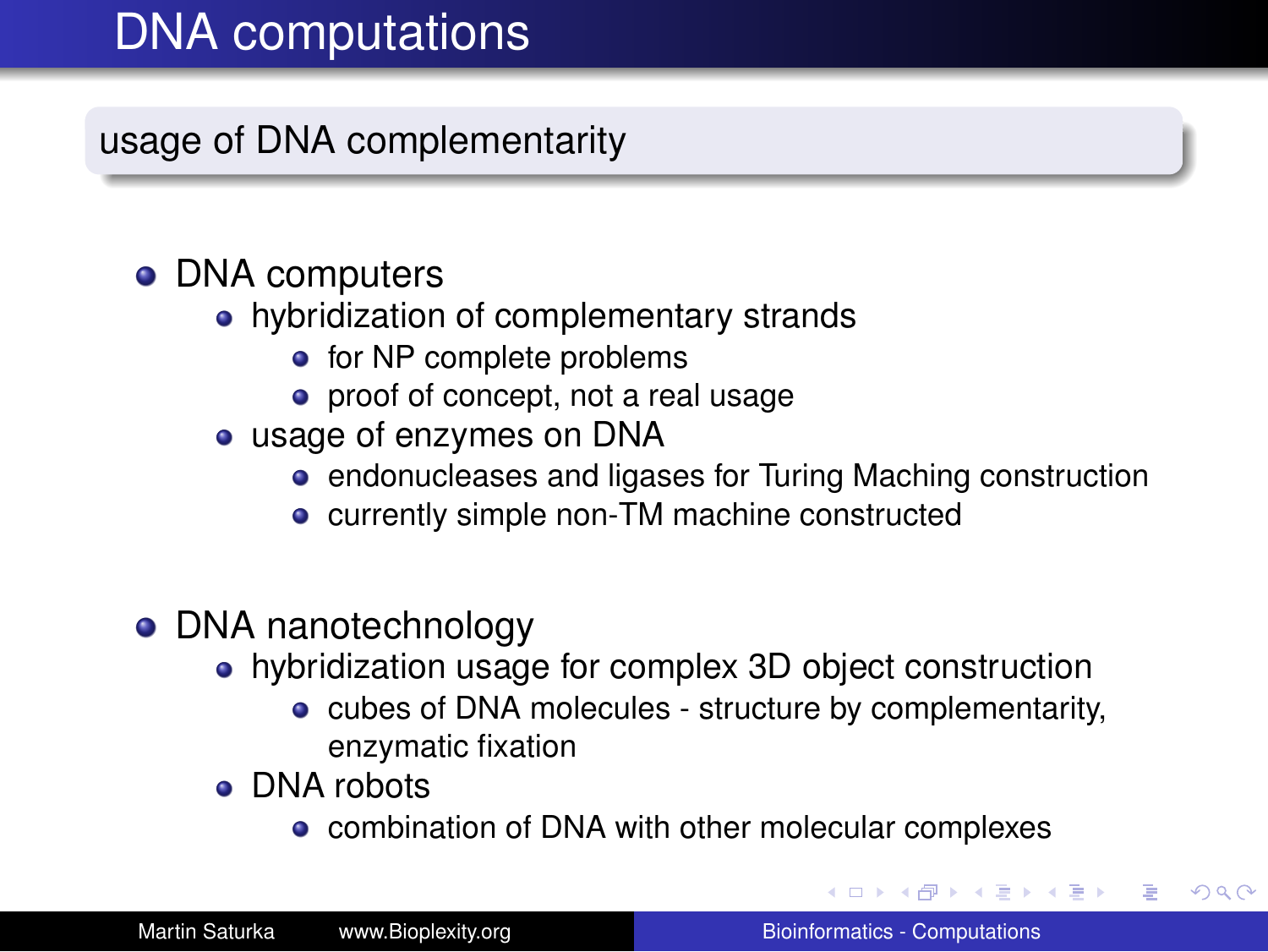## Adleman experiment

- **Hamiltonian path** 
	- initial data
		- cities: 20-mer oligonucleotides
		- paths between cities: 10+10 20-mer oligonucleotides
	- processing
		- generate random paths by alignment
		- remove paths with wrong start or end
		- remove paths with not exactly *n* cities
		- remove paths with missing a city
		- any remaining path is a result
- **•** limitations
	- too big amount necessary for large computations
	- accuracy problems for large data sets

 $\langle \oplus \rangle$  >  $\langle \oplus \rangle$  >  $\langle \oplus \rangle$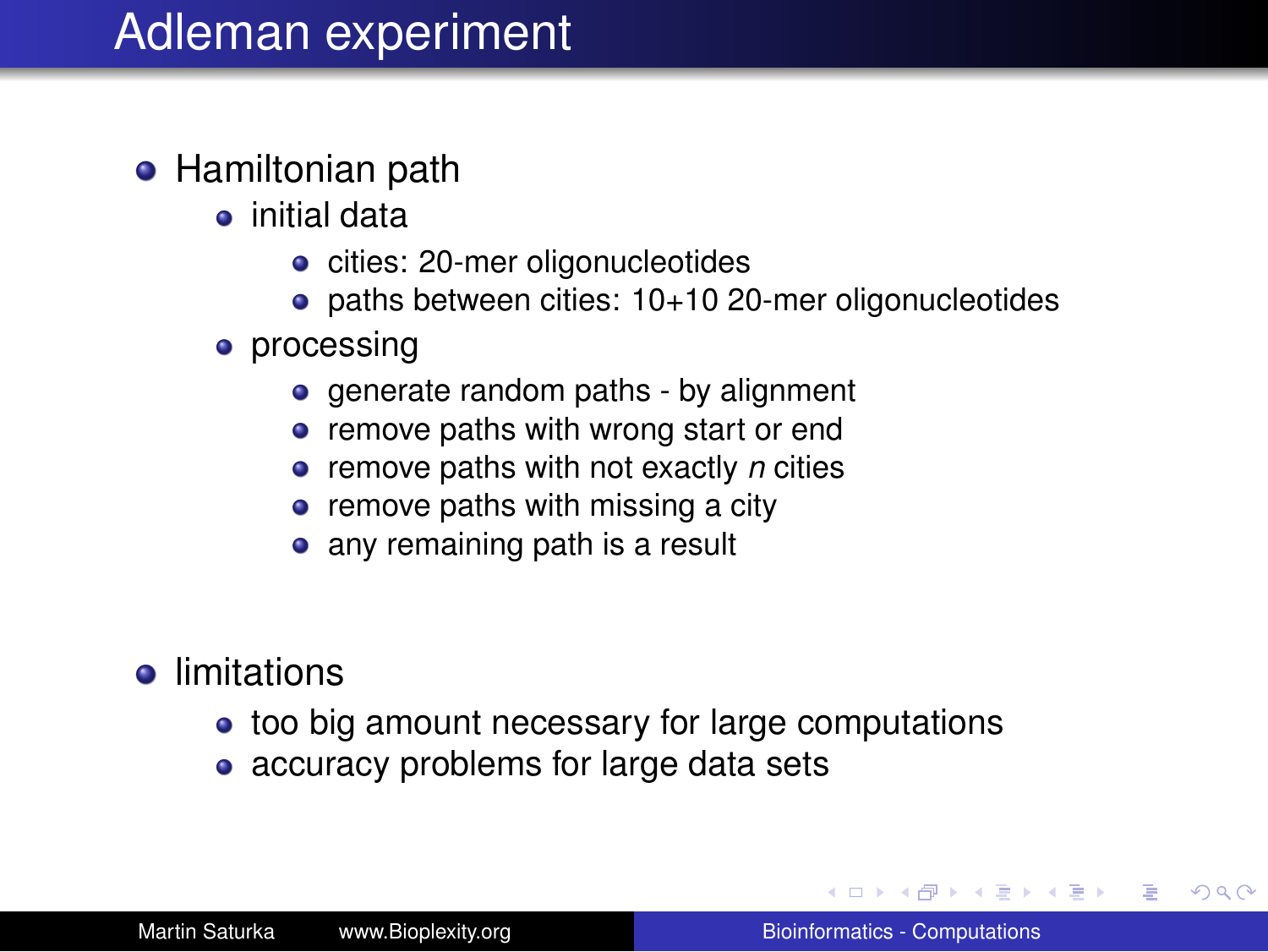## NA robots

#### usage of NA complementarity

### • DNA robots

- mRNA (if present) hybridizes with sequeces on DNA robots
- ssDNA hairpin  $\leftrightarrow$  ssDNA released
	- stochastic changes, probabilities according to levels of the expressed mRNAs
- proof of concept experiment
- **o** small RNA molecules
	- current the most developed area
	- not a real nano-technology
		- just a modulator of natural cellular processes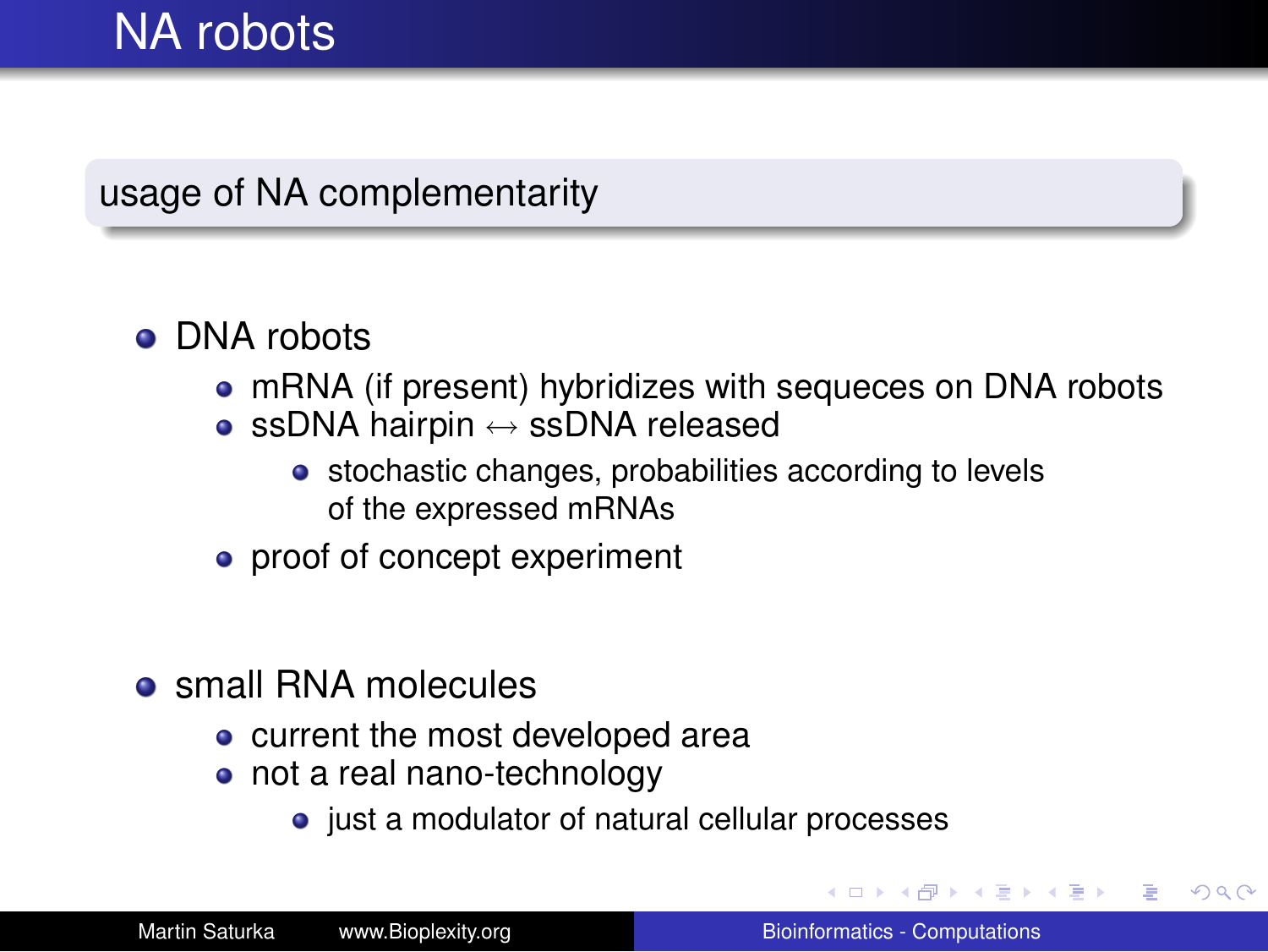## Drug and food administration

### biotechnology regulation

#### • therapeutics approval

- **e** clinical trials
	- cell cultures / animal / humans
	- four trial phases on humans
- placebo controlled study
- drug side-effects
- clinicaltrials.gov, www.fda.gov
- **o** genetic modification
	- GMO genetically modified organisms
		- random, targeted alterations
		- composition, resistance
	- interference with ecosystems studies

4 重っ

ă.  $QQ$